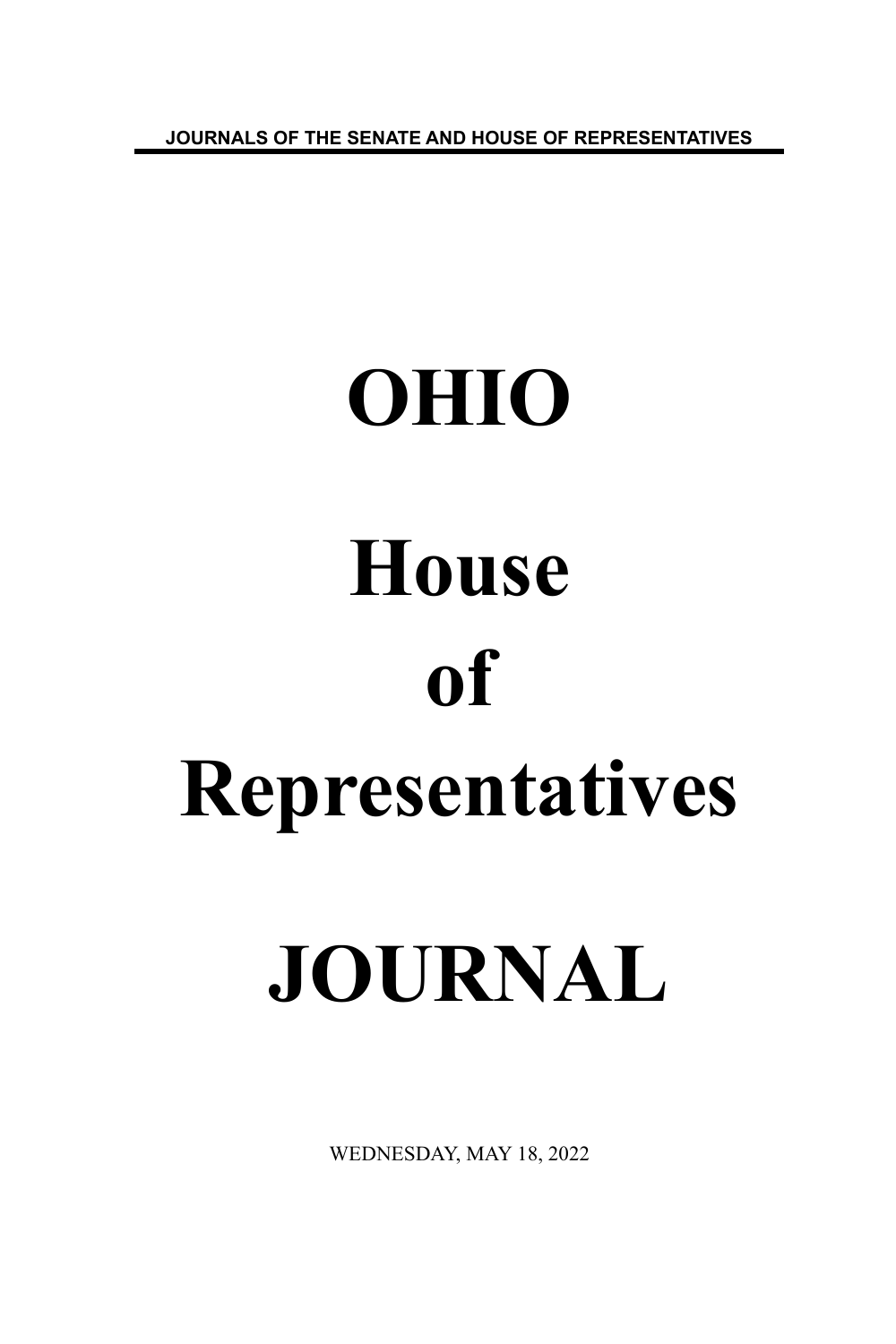# ONE HUNDRED FIFTY-EIGHTH DAY Hall of the House of Representatives, Columbus, Ohio **Wednesday, May 18, 2022, 9:00 o'clock a.m.**

The House met pursuant to adjournment.

Prayer was offered by Pastor Jonathan Mollohan of the Vertical Church Gallipolis in Gallipolis, Ohio, followed by the Pledge of Allegiance to the Flag.

The following guests of the House of Representatives were recognized prior to the commencement of business:

Councilwoman Amber Keener, a guest of Representative Kick- 70th district.

Waterford High School girls basketball team, guests of Representatives Jones-95th district and Edwards- 94th district.

Judge Frank Janik, a guest of Representative Miller, J.- 56th district.

Jon Jackson, Ethan Hall, and Madison McVicker, guests of Representative Davis- 11th district.

Pastor Gary Bush and Grace Bush, guests of Representative Stoltzfus- 50th district.

Buckskin Elementary School fifth graders, guests of Representative Johnson-92nd district.

Judge Eugene A. Lucci and Judge Patrick Condon, guests of Representative Troy- 60th district.

Judge Paula Giulitto, a guest of Representative Pavliga- 75th district.

Judge Andrew Joseph, a guest of Representative Stewart- 78th district.

Rosemary Oglesby, a guest of Representative Denson- 33rd district.

Business leaders and local government officials from Adams County, guests of Representative Baldridge- 90th district.

Judge Ginger Bock, a guest of Representative Hicks-Hudson- 44th district.

Honorable Cynthia Westcott Rice, a guest of Representative O'Brien- 64th district.

Pickerington Central High School boys basketball team, guests of Representative LaRe- 77th district.

Judge Mary Jane Trapp, a guest of Representative Ginter- 5th district.

The journal of yesterday was read and approved.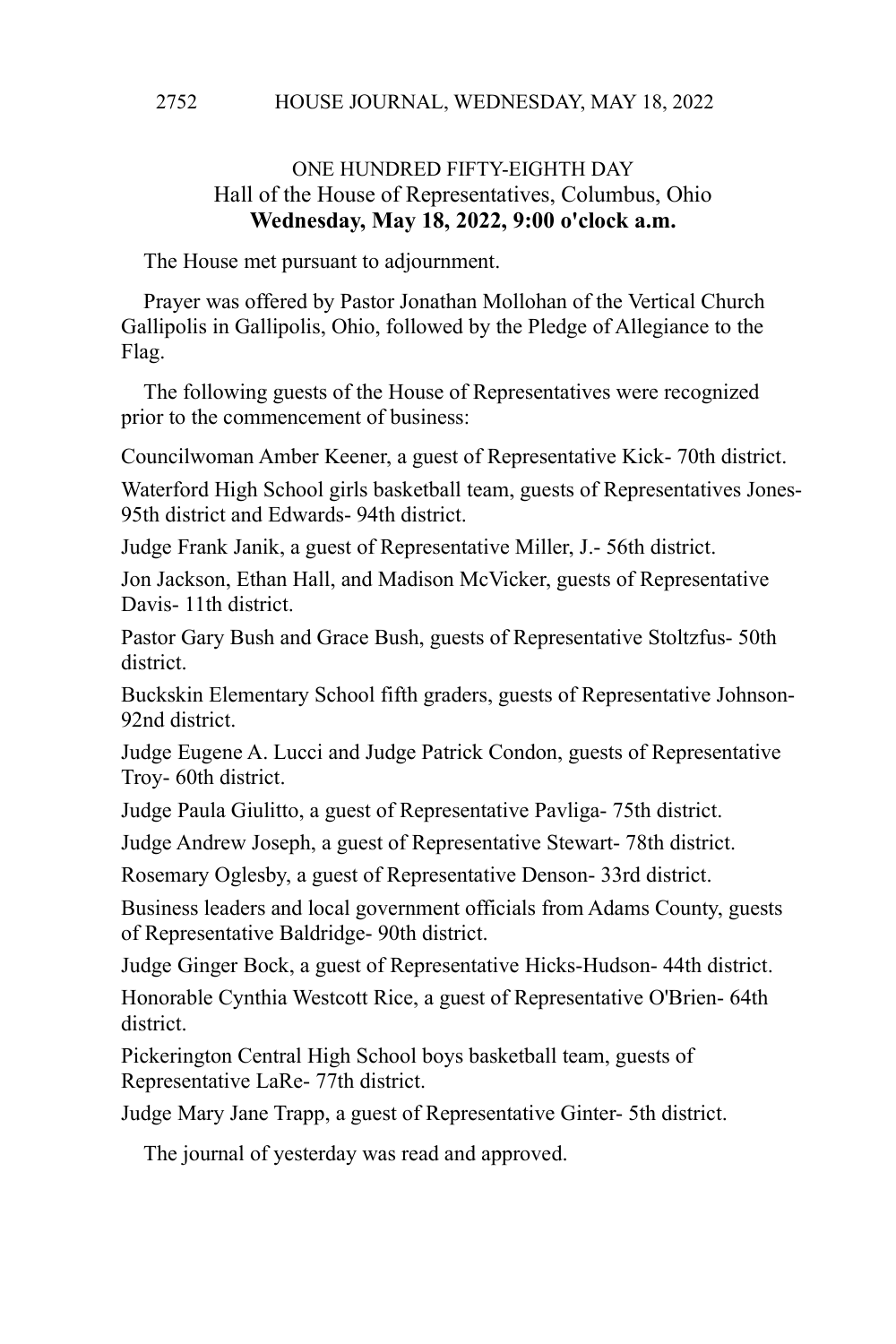# **REPORTS OF STANDING AND SELECT COMMITTEES AND BILLS FOR SECOND CONSIDERATION**

Representative Ingram submitted the following report:

The standing committee on Higher Education and Career Readiness to which was referred **H. B. No. 514**-Representatives Cross, Denson, et al., having had the same under consideration, reports it back with the following amendment and recommends its re-referral to the committee on Rules and Reference.

RE: REGARDS HIGHER EDUCATION STUDENT FINANCIAL AID, INTERN WAGES

Representative Young, T. moved to amend as follows:

In line 48, delete "not an Ohio" and insert "a"; after "resident" insert "of this state or another state"

The motion was agreed to and the bill so amended.

JON CROSS THOMAS HALL MARILYN S. JOHN GAYLE MANNING JOSEPH A. MILLER III GAIL K. PAVLIGA KENT SMITH

TOM YOUNG CATHERINE D. INGRAM

The report was agreed to.

The bill was ordered to be engrossed and re-referred to the committee on Rules and Reference.

Representative Robinson submitted the following report:

The standing committee on Primary and Secondary Education to which was referred **H. B. No. 606**-Representatives Bird, Ingram, having had the same under consideration, reports it back as a substitute bill and recommends its passage.

RE: ENACT SARAH'S LAW FOR SEIZURE SAFE SCHOOLS

Representative Bird moved to amend the title as follows:

Add the names: "Manning, Click"

| <b>GAYLE MANNING</b>        | ADAM C. BIRD            |
|-----------------------------|-------------------------|
| PHILLIP M. ROBINSON, JR.    | <b>GARY CLICK</b>       |
| CATHERINE D. INGRAM         | <b>DON JONES</b>        |
| J. KYLE KOEHLER             | <b>SUSAN MANCHESTER</b> |
| <b>JOSEPH A. MILLER III</b> | GAIL K. PAVLIGA         |
| <b>TRACY M. RICHARDSON</b>  | LISA A. SOBECKI         |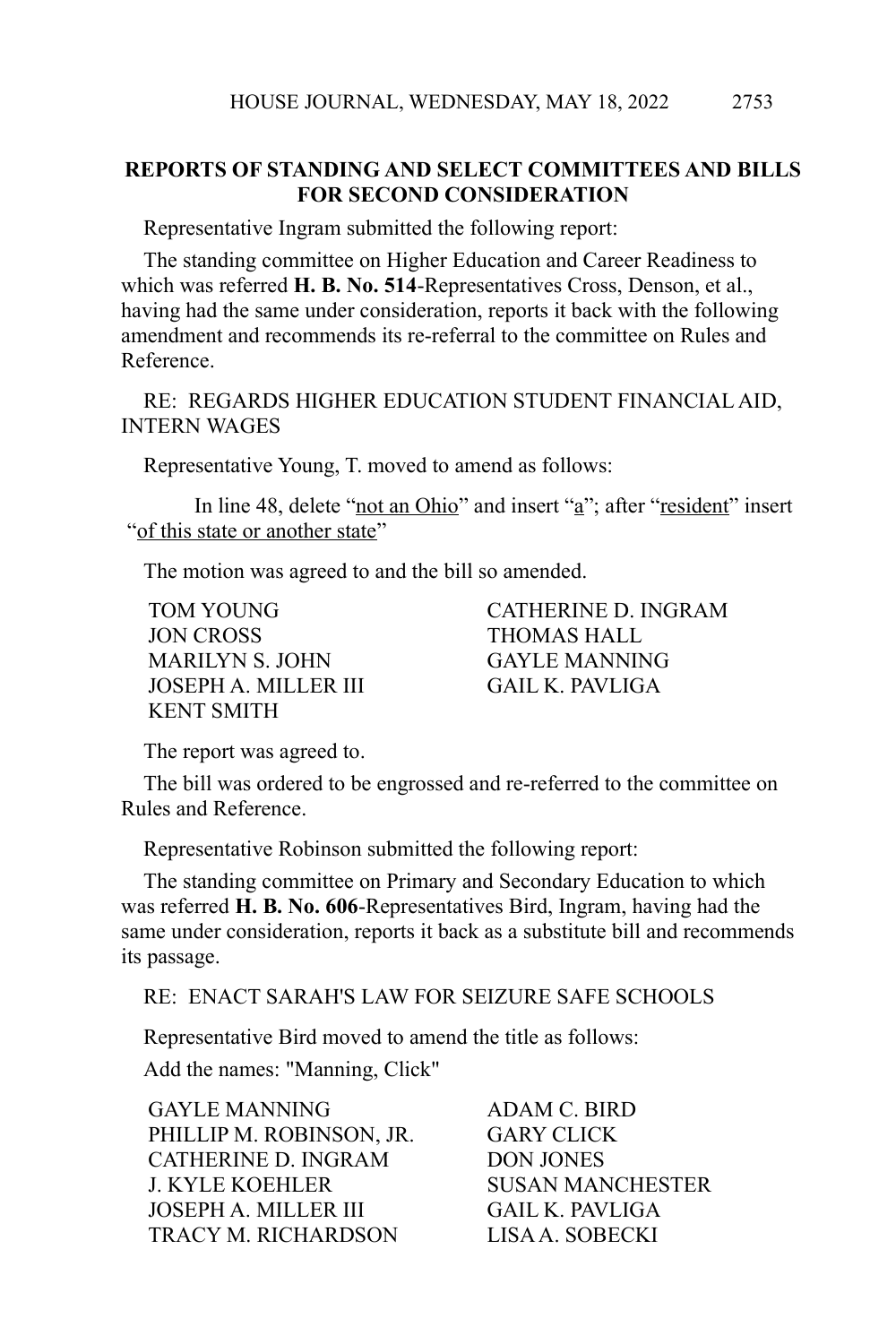The report was agreed to.

The bill was ordered to be engrossed and placed on the calendar.

Representative Liston submitted the following report:

The standing committee on Health to which was referred **H. B. No. 591**- Representatives Sweeney, Click, et al., having had the same under consideration, reports it back and recommends its passage.

RE: DESIGNATE EATING DISORDERS AWARENESS WEEK

Representative Liston moved to amend the title as follows:

Add the names: "Liston, West"

P. SCOTT LIPPS BETH LISTON ADAM C. BIRD TIMOTHY E. GINTER MICHELE LEPORE-HAGAN SUSAN MANCHESTER PHIL PLUMMER BRIAN STEWART THOMAS WEST ANDREA WHITE TOM YOUNG

The report was agreed to.

The bill was ordered to be engrossed and placed on the calendar.

Representative Sheehy the following report:

The standing committee on Transportation and Public Safety to which was referred **H. B. No. 578**-Representative Roemer, having had the same under consideration, reports it back as a substitute bill and recommends its passage.

RE: CREATE REVERE LOCAL SCHOOLS LICENSE PLATE

Representative McClain moved to amend the title as follows:

Add the names: "Baldridge, McClain, Sheehy, Brent, Creech, Lepore-Hagan, O'Brien"

MICHAEL SHEEHY JUANITA O. BRENT RODNEY CREECH THOMAS HALL JESSICA E. MIRANDA MICHAEL J. O'BRIEN

BRIAN BALDRIDGE RIORDAN T. MCCLAIN MARK JOHNSON MICHELE LEPORE-HAGAN

The report was agreed to.

The bill was ordered to be engrossed and placed on the calendar.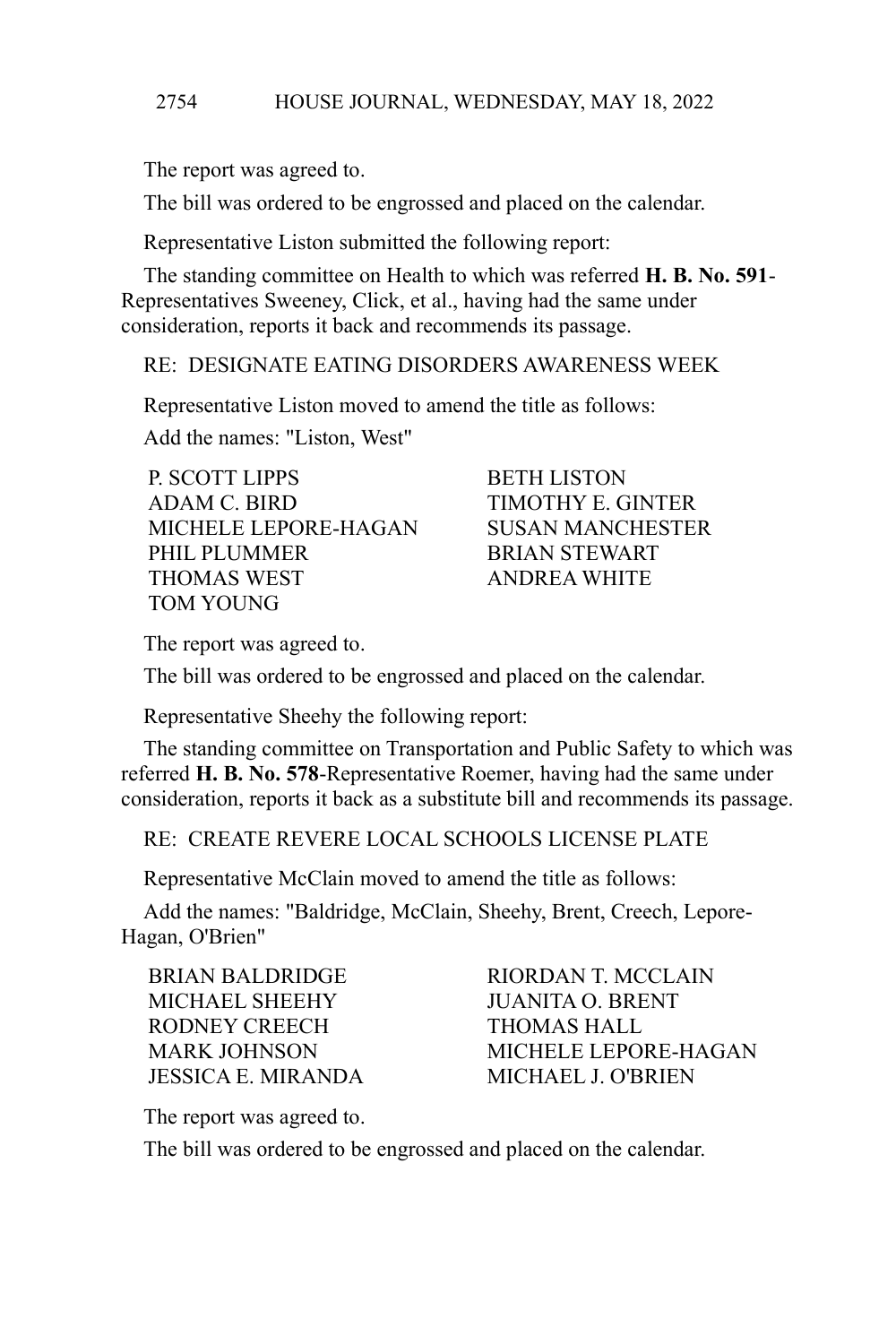Representative Ingram submitted the following report:

The standing committee on Higher Education and Career Readiness to which was referred **H. B. No. 569**-Representatives Holmes, White, having had the same under consideration, reports it back with the following amendment and recommends its passage when so amended.

# RE: AUTHORIZE ESTABLISHMENT - OHIO HIDDEN HERO SCHOLARSHIP PROGRAMS

Representative Young, T. moved to amend the title as follows: Add the names: "Hall, John, Miller, J."

Representative Young, T. moved to amend as follows:

In line 2 of the title, delete "state"

In line 14, delete ""State institution" and insert ""Institution"

In line 15, delete "3345.011" and insert "3345.19"

In line 16, delete "state"

In line 18, delete "a state" and insert "an"

In line 20, delete "a state" and insert "an"

In line 24, delete "state"

In line 49, delete "state"

The motion was agreed to and the bill so amended.

JON CROSS THOMAS HALL MARILYN S. JOHN GAYLE MANNING JOSEPH A. MILLER III GAIL K. PAVLIGA KENT SMITH

TOM YOUNG CATHERINE D. INGRAM

The report was agreed to.

The bill was ordered to be engrossed and placed on the calendar.

Representative Sheehy submitted the following report:

The standing committee on Transportation and Public Safety to which was referred **S. B. No. 282**-Senator O'Brien, et al., having had the same under consideration, reports it back and recommends its passage.

RE: DESIGNATE PURPLE HEART VETERANS MEMORIAL BRIDGE

Representative McClain moved to amend the title as follows:

Add the names: "Baldridge, Sheehy, Creech, Lepore-Hagan, O'Brien"

BRIAN BALDRIDGE RIORDAN T. MCCLAIN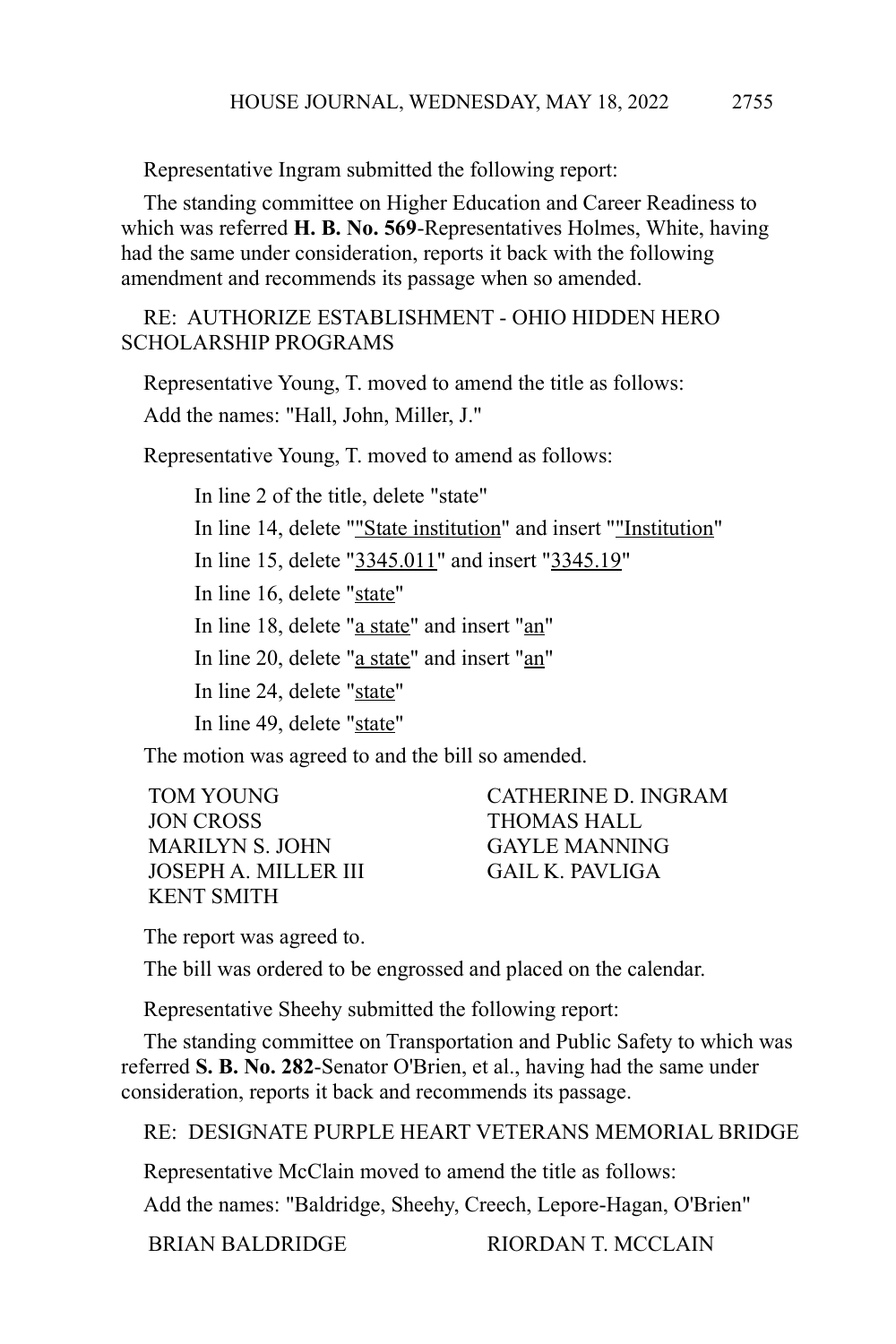MICHAEL SHEEHY RODNEY CREECH THOMAS HALL MARK JOHNSON MICHELE LEPORE-HAGAN JESSICA E. MIRANDA MICHAEL J. O'BRIEN

The report was agreed to.

The bill was ordered to be engrossed and placed on the calendar.

Representative Robinson submitted the following report:

The standing committee on Primary and Secondary Education to which was referred **H. B. No. 554**-Representatives Lightbody, Bird, et al., having had the same under consideration, reports it back and recommends its passage.

RE: REQUIRE ISSUANCE OF CERTAIN TEMPORARY EDUCATOR LICENSES

GAYLE MANNING ADAM C. BIRD PHILLIP M. ROBINSON, JR. GARY CLICK CATHERINE D. INGRAM DON JONES J. KYLE KOEHLER SUSAN MANCHESTER JOSEPH A. MILLER III GAIL K. PAVLIGA TRACY M. RICHARDSON LISA A. SOBECKI

The report was agreed to.

The bill was ordered to be engrossed and placed on the calendar.

Representative Upchurch submitted the following report:

The standing committee on Economic and Workforce Development to which was referred **H. B. No. 461**-Representative Carruthers, having had the same under consideration, reports it back as a substitute bill and recommends its re-referral to the committee on Rules and Reference.

RE: PROVIDE FEDERAL COVID FUNDS TO NURSING FACILITIES

JAY EDWARDS JENA POWELL TERRENCE UPCHURCH JON CROSS SHAYLA L. DAVIS RON FERGUSON MIKE LOYCHIK SHARON A. RAY PHILLIP M. ROBINSON, JR. BOB YOUNG

The following member voted "NO" CATHERINE D. INGRAM

The report was agreed to.

The bill was ordered to be engrossed and re-referred to the committee on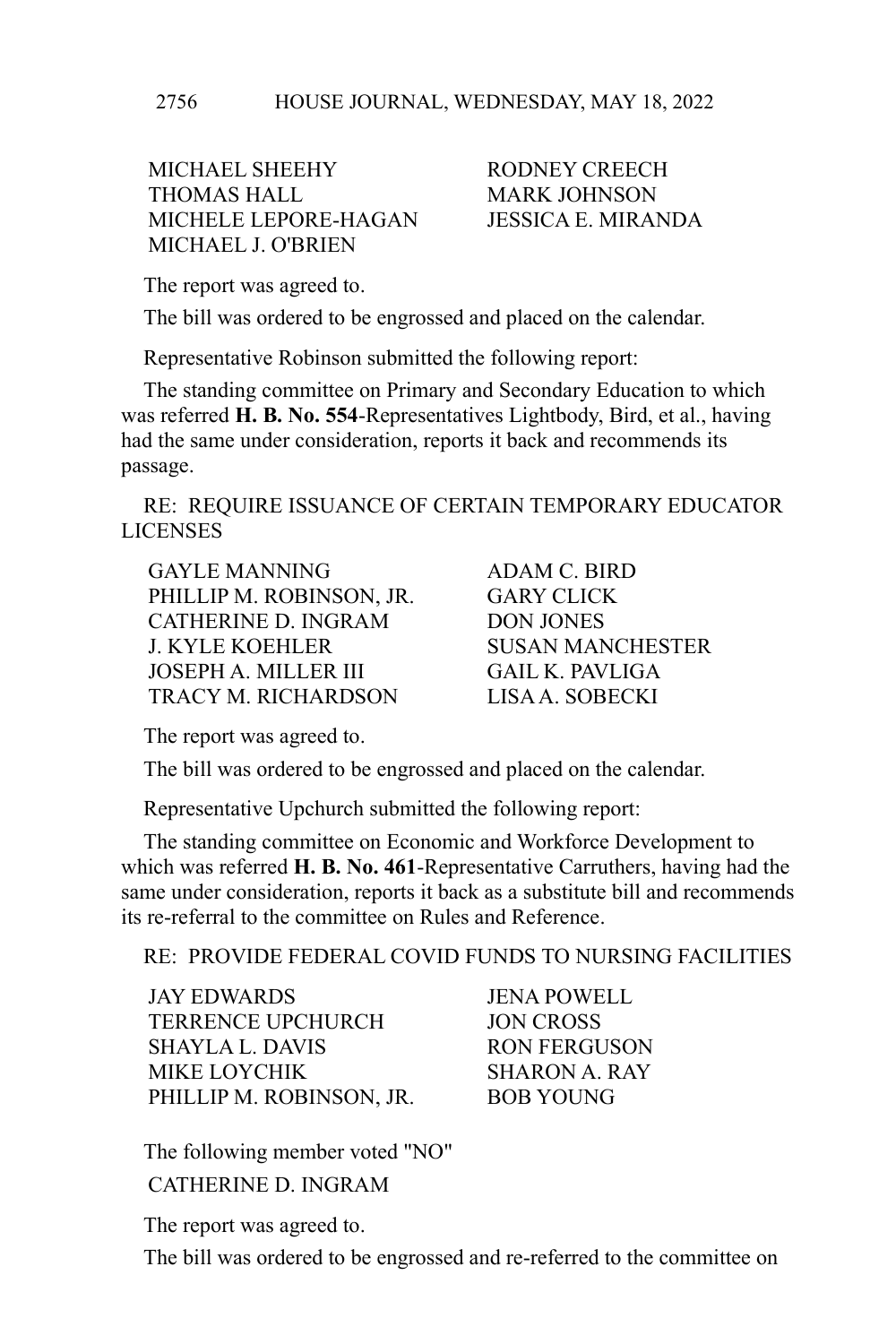Rules and Reference.

Representative Sheehy submitted the following report:

The standing committee on Armed Services and Veterans Affairs to which was referred **H. R. No. 75**-Representatives Miller, J., Miller, A., having had the same under consideration, reports it back with the following amendment and recommends its adoption when so amended.

RE: RECOGNIZE OHIO NATIONAL GUARD FOR ASSISTING FOOD **BANKS** 

Representative Loychik moved to amend the title as follows:

Add the names: "Gross, Lampton"

Representative Richardson moved to amend as follows:

In line 2 of the title, after "banks" insert "and in providing support for medical facilities, testing facilities, correctional institutions, long-term care facilities, and vaccine distribution"

After line 16, insert:

"WHEREAS, The Ohio National Guard, working with Ohio's healthcare systems, deployed more than 2,300 members, including approximately 200 Guard members offering medical support, and approximately 2,100 offering general support, including testing, food services, in-hospital patient transportation, administrative tasks, and other related duties. In addition, more than 350 Guard members supported medical testing; and

WHEREAS, More than 1,000 Ohio National Army and Air National Guard members supported missions to limit the spread of the coronavirus, collecting test samples, warehousing personal protective equipment (PPE) and vaccines, and distributing food at medical facilities; and

WHEREAS, The Ohio National Guard supported 15 testing locations across the state as part of efforts to ease some of the burden at the state's hardest-hit hospitals; and"

In line 44, after ";" insert "and

WHEREAS, The Ohio National Guard supported the Ohio Department of Rehabilitation and Correction with various resources including staffing augmentation, medical care, and erection of temporary housing. Facilities supported have included all of the following: Belmont Correctional Institution, Chillicothe Correctional Institution, Correctional Reception Center, Cuyahoga County Jail, Elkton Federal Corrections Institution, Franklin County Jail, Grafton Correctional Institution, Lorain Correctional Institution, Madison Correctional Institution, Mansfield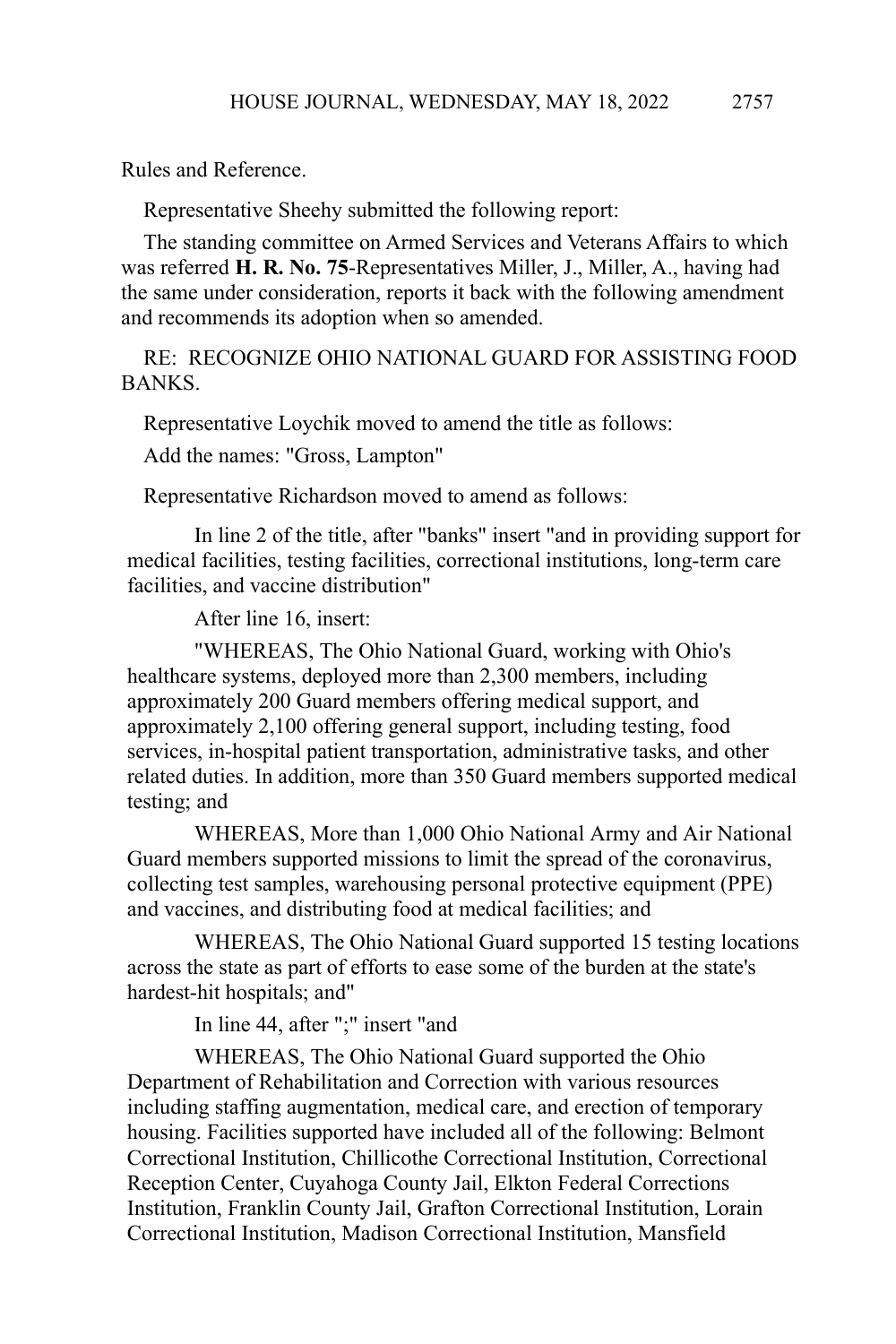Correctional Institution, Marion Correctional Institution, Northeast Reintegration Center, Ohio Reformatory for Women, Pickaway Correctional Institution, Richland Correctional Institution, Ross Correctional Institution, and Trumbull Correctional Institution; and

WHEREAS, Ohio National Guard medical staff, consisting of medics and nurses, were instrumental in assisting a Logan long-term health care facility during the COVID-19 pandemic, standing in for facility staff who were in quarantine, and preventing the necessity to relocate residents. Ohio National Guard medical staff were responsible for tasks such as administering medications, assessing conditions, taking vital signs, and generally assisting trained medical personnel with resident care needs;"

In line 48, after "banks" insert "and in providing support for medical facilities, testing facilities, correctional institutions, long-term care facilities, and vaccine distribution"

The motion was agreed to and the resolution so amended.

MIKE LOYCHIK RICHARD D. BROWN SARAH FOWLER ARTHUR JENNIFER GROSS LATYNA M. HUMPHREY BRIAN E. LAMPTON TRACY M. RICHARDSON MICHAEL SHEEHY CASEY WEINSTEIN

The report was agreed to.

The resolution was ordered to be engrossed and placed on the calendar.

Representative West reported for the Rules and Reference committee recommending that the following House Bills and House Joint Resolution be considered for the second time and referred to the following committees for consideration:

**H. B. No. 673** - Representatives Ray and Sweeney TO PROVIDE FOR THE ACQUISITION OF ELECTRONIC POLLBOOKS AND ANCILLARY EQUIPMENT FOR COUNTY BOARDS OF ELECTIONS AND TO MAKE AN APPROPRIATION. To the committee on Government Oversight

**H. B. No. 674** - Representative Ray TO INCREASE THE PENALTY FOR ILLEGALLY PROVIDING ALCOHOL TO A MINOR IF THE OFFENSE PROXIMATELY CAUSES THE DEATH OF ANOTHER. To the committee on Criminal Justice

**H. B. No. 675** - Representative Dean TO PROHIBIT THE SUPERINTENDENT OF INSURANCE FROM PROHIBITING CERTAIN FORMS OF SOLICITATION OF MEDICARE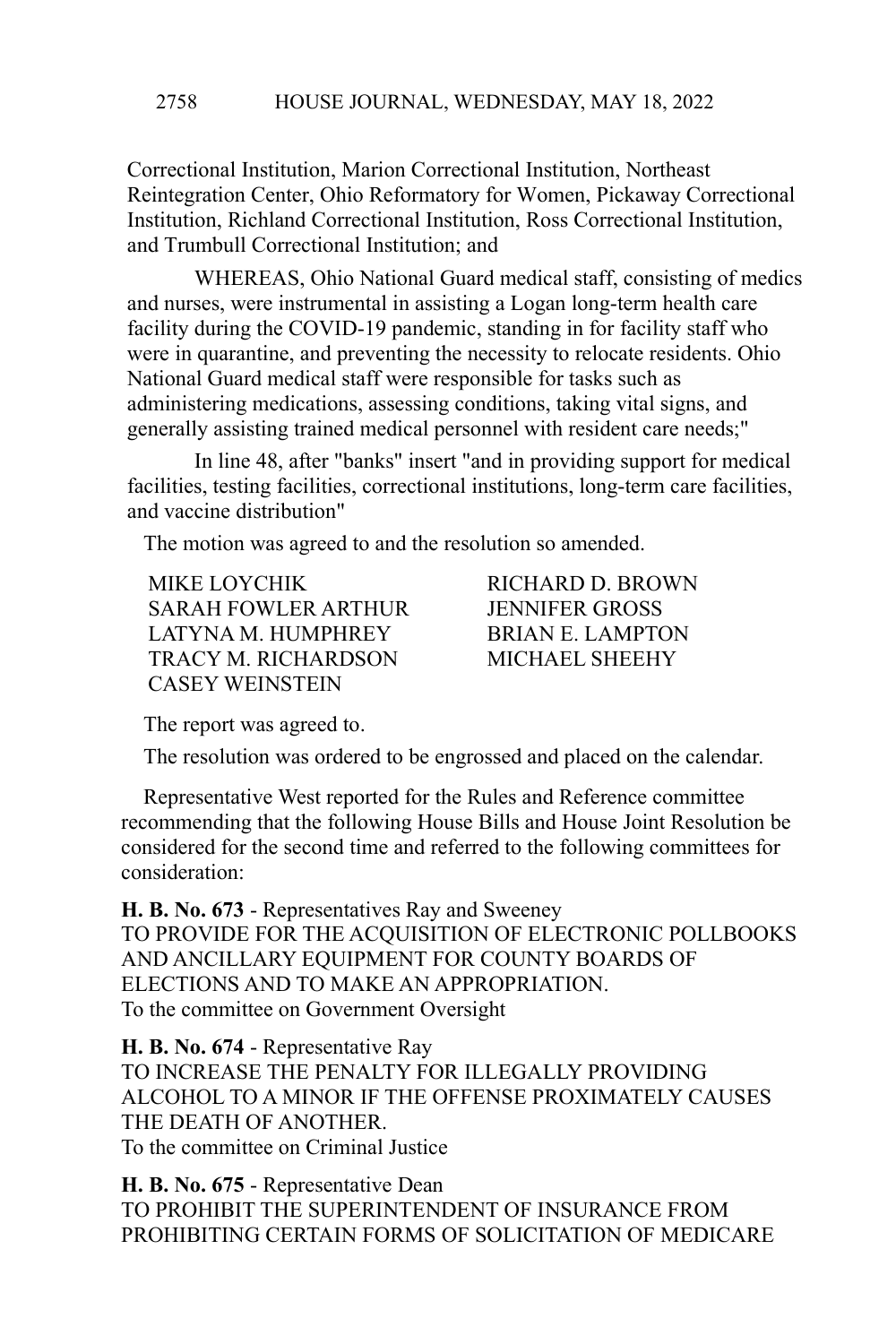SUPPLEMENT POLICIES. To the committee on Insurance

**H. B. No. 676** - Representative Brinkman REGARDING PERMANENT PARTIAL DISABILITY AWARDS UNDER THE WORKERS' COMPENSATION LAW. To the committee on Civil Justice

**H. B. No. 677** - Representative Young, T. TO REQUIRE LOCAL GOVERNMENTS TO PROVIDE CERTAIN INFORMATION TO RESIDENTS REGARDING PROPOSED PROPERTY AND INCOME TAX LEVIES AND TO NAME THIS ACT THE TAX TRANSPARENCY ACT. To the committee on Ways and Means

**H. B. No. 678** - Representatives Young, T. and Wiggam TO PROHIBIT FINANCIAL INSTITUTIONS AND OTHER BUSINESSES FROM DISCRIMINATING AGAINST CUSTOMERS BASED ON CERTAIN FACTORS. To the committee on Civil Justice

**H. B. No. 679** - Representative Jordan TO PROHIBIT TAKING CERTAIN ACTIONS AGAINST A BUSINESS BASED ON THE VACCINATION STATUS OF ITS EMPLOYEES, PATIENTS, OR PATRONS AND TO NAME THIS ACT THE MEDICAL DISCRIMINATION BUSINESS PROTECTION ACT. To the committee on Civil Justice

**H. B. No. 680** - Representatives Young, T. and Stein REGARDING CERTAIN OFF-LABEL USE OF DRUGS, PRODUCTS, AND DEVICES APPROVED OR AUTHORIZED BY THE UNITED STATES FOOD AND DRUG ADMINISTRATION AND TO NAME THIS ACT THE PREVENTATIVE CARE ACT. To the committee on Health

**H. J. R. No. 4** - Representatives Edwards and Seitz PROPOSING TO AMEND SECTION 1 OF ARTICLE V, SECTION 3 OF ARTICLE X, AND SECTION 3 OF ARTICLE XVIII OF THE CONSTITUTION OF THE STATE OF OHIO TO PROHIBIT LOCAL GOVERNMENTS FROM ALLOWING PERSONS WHO LACK THE QUALIFICATIONS OF AN ELECTOR TO VOTE IN LOCAL ELECTIONS. To the committee on State and Local Government

PHIL PLUMMER BILL SEITZ

ROBERT R. CUPP TIMOTHY E. GINTER CINDY ABRAMS MARILYN S. JOHN DON JONES SCOTT OELSLAGER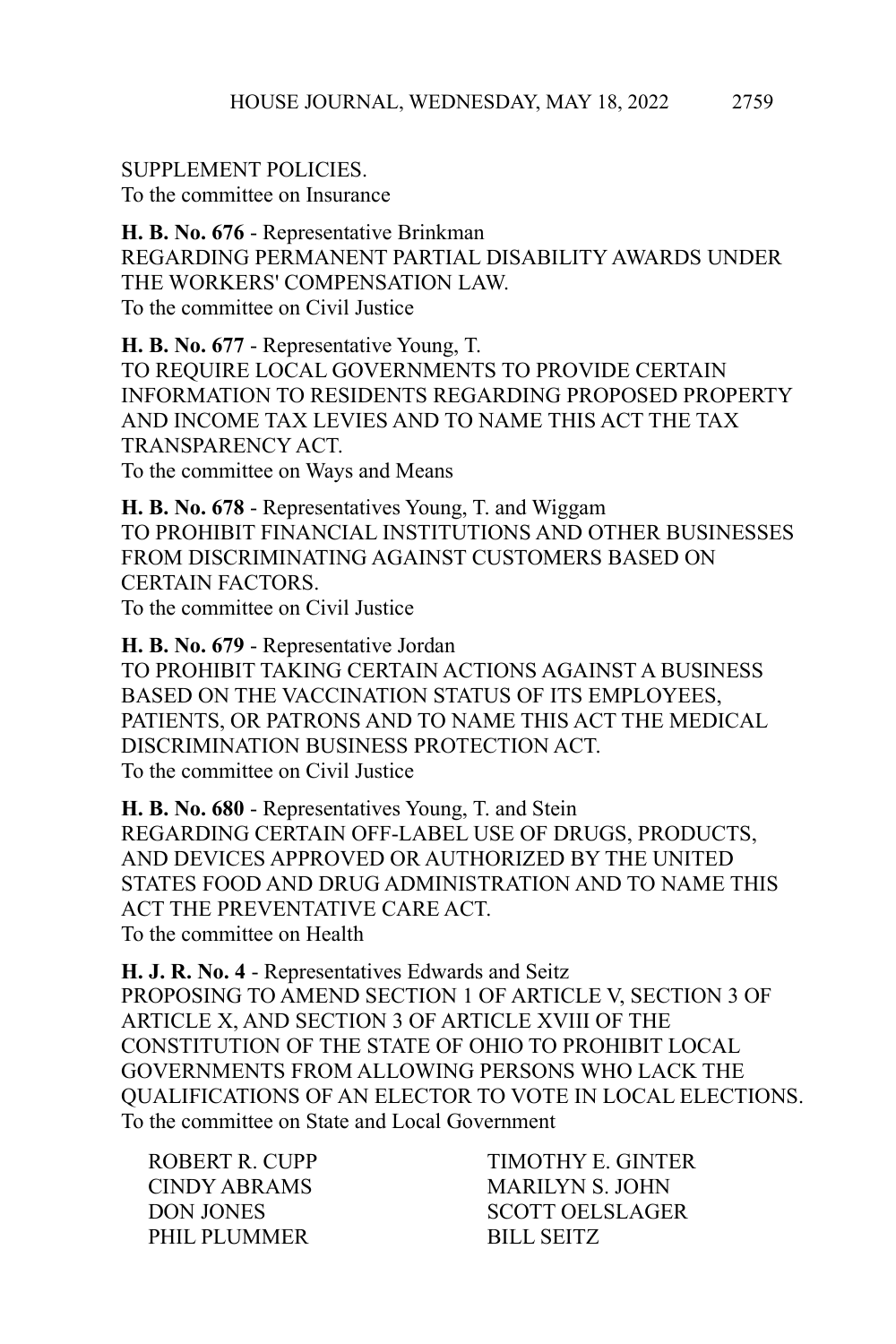The following members voted "NO" RICHARD D. BROWN THOMAS WEST

Representative Ginter moved that the House and Constitutional Rules requiring bills to be considered by each house on three different days be suspended as to the second consideration of all House Bills and House Joint Resolution contained in the report of the committee on Rules and Reference.

The motion was agreed to without objection.

The report was agreed to.

Said House Bills and House Joint Resolution were considered the second time and referred as recommended.

## **MOTIONS AND RESOLUTIONS**

Representative Ginter offered the following resolution:

**H. R. No. 284-**Speaker Cupp

Relative to the election of Bishara W. Addison to fill the vacancy in the membership of the House of Representatives created by the resignation of Janine R. Boyd of the 9th House District.

WHEREAS, Section 11 of Article II of the Ohio Constitution provides for the filling of a vacancy in the membership of the House of Representatives by election by the members of the House of Representatives who are affiliated with the same political party as the person last elected to the seat which has become vacant; and

WHEREAS, Janine R. Boyd of the 9th House District, has resigned as a member of the House of Representatives of the 134th General Assembly effective April 22, 2022, thus creating a vacancy in the House of Representatives; therefore be it

RESOLVED, By the members of the House of Representatives who are affiliated with the Democrat party that Bishara W. Addison, Democrat, having the qualifications set forth in the Ohio Constitution and the laws of Ohio to be a member of the House of Representatives from the 9th House District, is hereby elected, effective May 18, 2022, pursuant to Section 11 of Article II of the Ohio Constitution, as a member of the House of Representatives from the 9th House District, to fill the vacancy created by the unexpired portion of the term of said Janine R. Boyd, ending on December 31, 2022; and be it further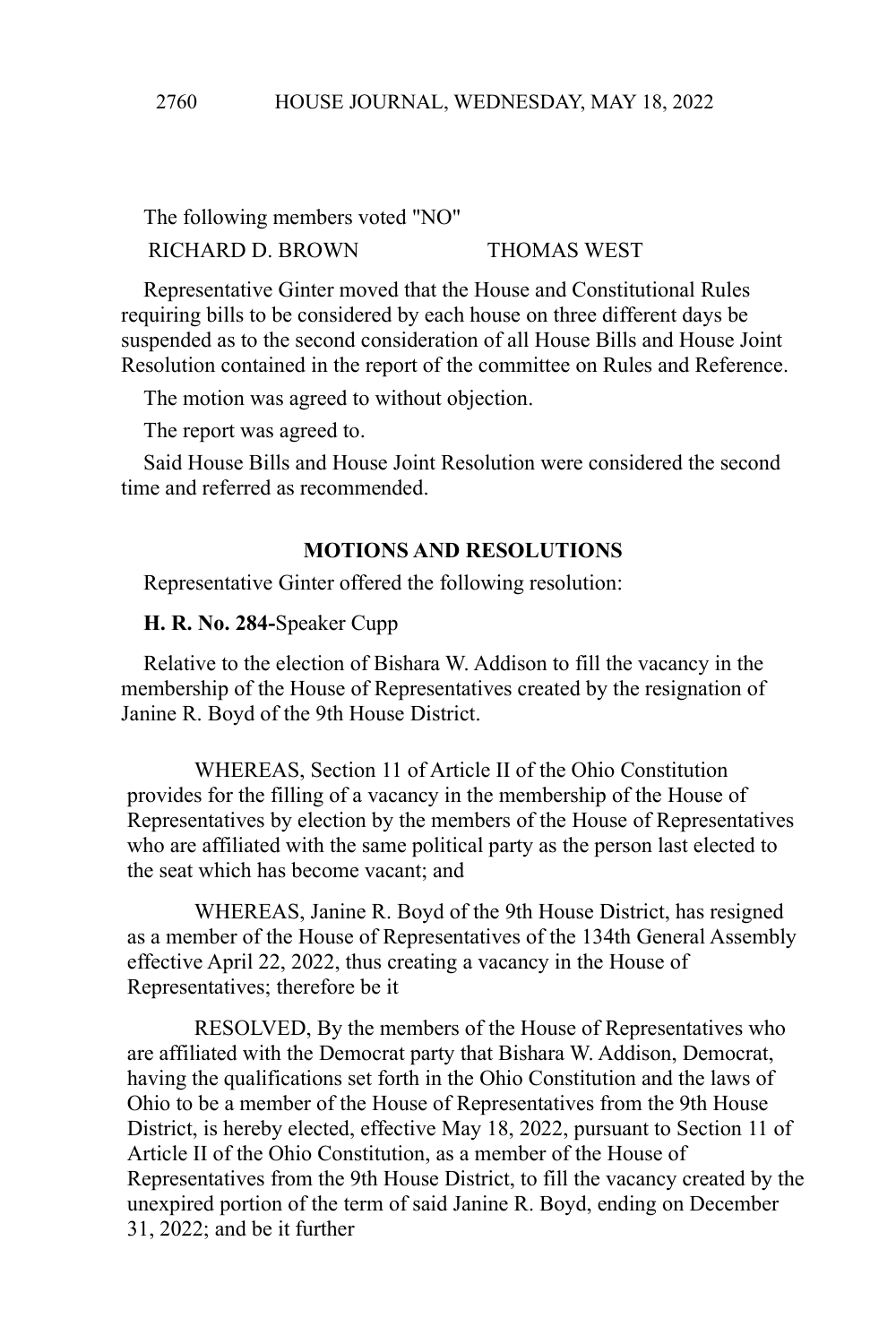RESOLVED, That a copy of this resolution be spread upon the pages of the Journal of the House of Representatives together with the yeas and nays of the members of the House of Representatives affiliated with the Democrat party voting on the resolution, and that the Clerk of the House of Representatives shall certify the resolution and vote on its adoption to the Secretary of State.

The question being, "Shall the resolution be adopted?"

The yeas and nays were taken and resulted – yeas 28, nays 0, as follows:

Those who voted in the affirmative were: Representatives

| Blackshear   | <b>Boggs</b> | <b>Brent</b> | <b>Brown</b> |
|--------------|--------------|--------------|--------------|
| Crossman     | Davis        | Denson       | Hicks-Hudson |
| Humphrev     | Ingram       | Jarrells     | Leland       |
| Lepore-Hagan | Liston       | Miller, J.   | Miranda      |
| O'Brien      | Robinson     | Russo        | Sheehy       |
| Skindell     | Smith, K.    | Smith, M.    | Sweeney      |
| Troy         | Upchurch     | Weinstein    | West-28      |
|              |              |              |              |

The resolution was adopted.

Ms. Addison was escorted to the bar of the House by Representatives Brent, Crossman, Miranda, Ginter, and Ray, took the oath of office administered by Representative Phillip M. Robinson, Jr., and entered upon the discharge of her duties.

#### State of Ohio

County of Franklin

I, Bishara W. Addison, do solemnly swear to support the Constitution of the United States and the Constitution of the State of Ohio, and faithfully to discharge and perform all duties incumbent upon me as a member of the Ohio House of Representatives, according to the best of my ability and understanding; and this I do as I shall answer unto God.

> /s/ BISHARA W. ADDISON Bishara W. Addison

Sworn to and subscribed before me this 18th day of May, 2022.

/s/ PHILLIP M. ROBINSON, JR Phillip M. Robinson, Jr. State Representative House District 6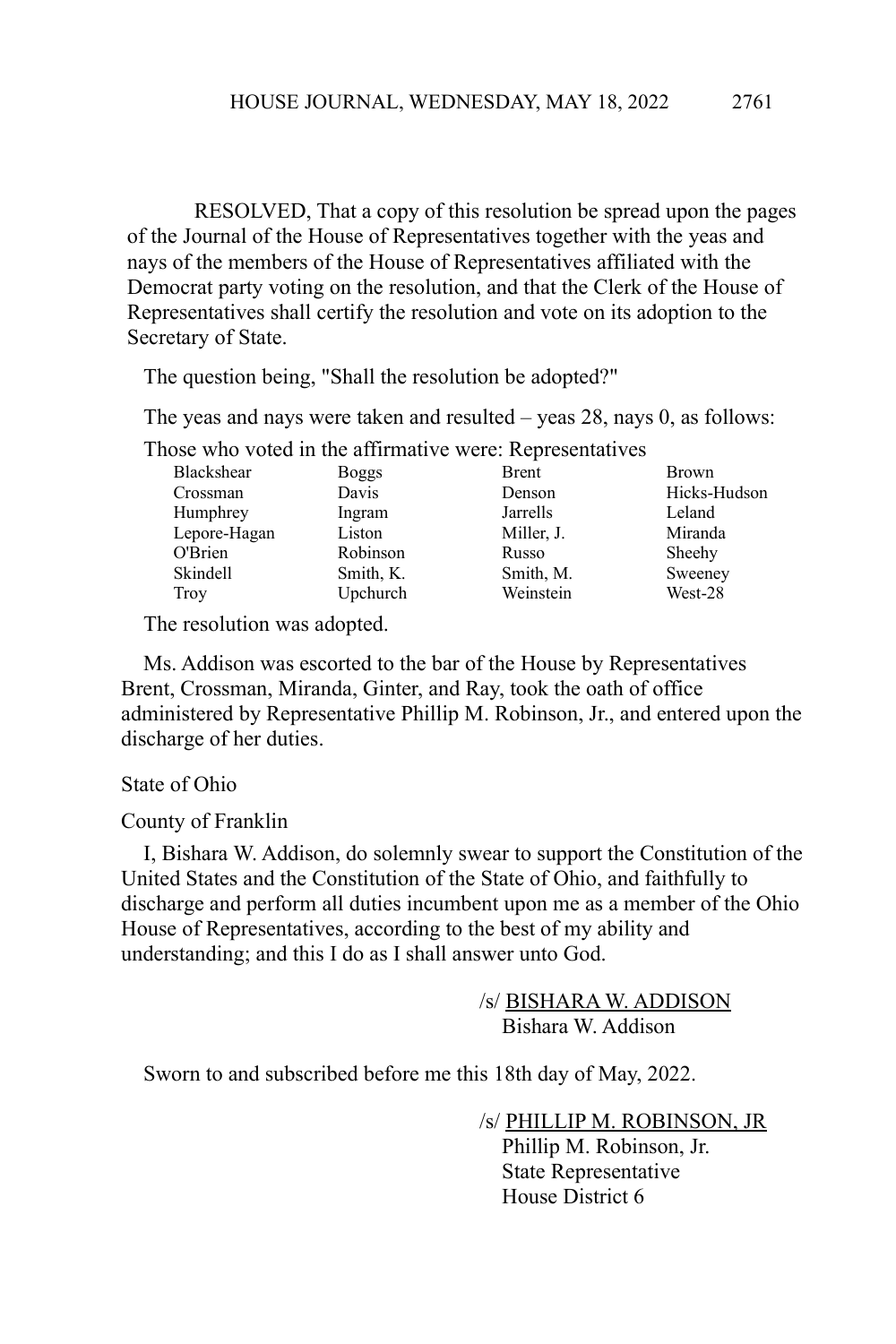Representative Russo reported for the Rules and Reference committee recommending that the following House Resolution be read and approved:

**H. R. No. 280** - **Speaker Cupp, Representatives Russo, Abrams, Baldridge, Bird, Blackshear, Boggs, Brent, Brinkman, Brown, Callender, Carruthers, Click, Creech, Cross, Crossman, Cutrona, Davis, Dean, Denson, Edwards, Ferguson, Fowler Arthur, Fraizer, Galonski, Ghanbari, Ginter, Grendell, Gross, Hall, Hicks-Hudson, Hillyer, Holmes, Hoops, Humphrey, Ingram, Jarrells, John, Johnson, Jones, Jordan, Kelly, Kick, Koehler, Lampton, Lanese, LaRe, Leland, Lepore-Hagan, Lightbody, Lipps, Liston, Loychik, Manchester, Manning, McClain, Merrin, Miller, A., Miller, J., Miller, K., Miranda, O'Brien, Oelslager, Patton, Pavliga, Plummer, Powell, Ray, Richardson, Riedel, Robinson, Roemer, Schmidt, Seitz, Sheehy, Skindell, Smith, K., Smith, M., Sobecki, Stein, Stephens, Stevens, Stewart, Stoltzfus, Swearingen, Sweeney, Sykes, Troy, Upchurch, Vitale, Weinstein, West, White, Wiggam, Wilkin, Young, B., Young, T., Zeltwanger**

In memory of Madeline A. Cain.

/s/ROBERT R. CUPP Robert R. Cupp, Chair

Representative Ginter moved that the Rules and Reference committee report on resolutions be agreed to and that the resolution contained therein be brought up for immediate adoption, read in full, and spread upon the pages of the journal.

The motion was agreed to without objection.

The question being on the adoption of the resolution, reading as follows:

**H. R. No. 280**-Speaker Cupp, Representatives Russo, Abrams, Baldridge, Bird, Blackshear, Boggs, Brent, Brinkman, Brown, Callender, Carruthers, Click, Creech, Cross, Crossman, Cutrona, Davis, Dean, Denson, Edwards, Ferguson, Fowler Arthur, Fraizer, Galonski, Ghanbari, Ginter, Grendell, Gross, Hall, Hicks-Hudson, Hillyer, Holmes, Hoops, Humphrey, Ingram, Jarrells, John, Johnson, Jones, Jordan, Kelly, Kick, Koehler, Lampton, Lanese, LaRe, Leland, Lepore-Hagan, Lightbody, Lipps, Liston, Loychik, Manchester, Manning, McClain, Merrin, Miller, A., Miller, J., Miller, K., Miranda, O'Brien, Oelslager, Patton, Pavliga, Plummer, Powell, Ray, Richardson, Riedel, Robinson, Roemer, Schmidt, Seitz, Sheehy, Skindell, Smith, K., Smith, M., Sobecki, Stein, Stephens, Stevens, Stewart, Stoltzfus, Swearingen, Sweeney, Sykes, Troy, Upchurch, Vitale, Weinstein, West, White, Wiggam, Wilkin, Young, B., Young, T., Zeltwanger.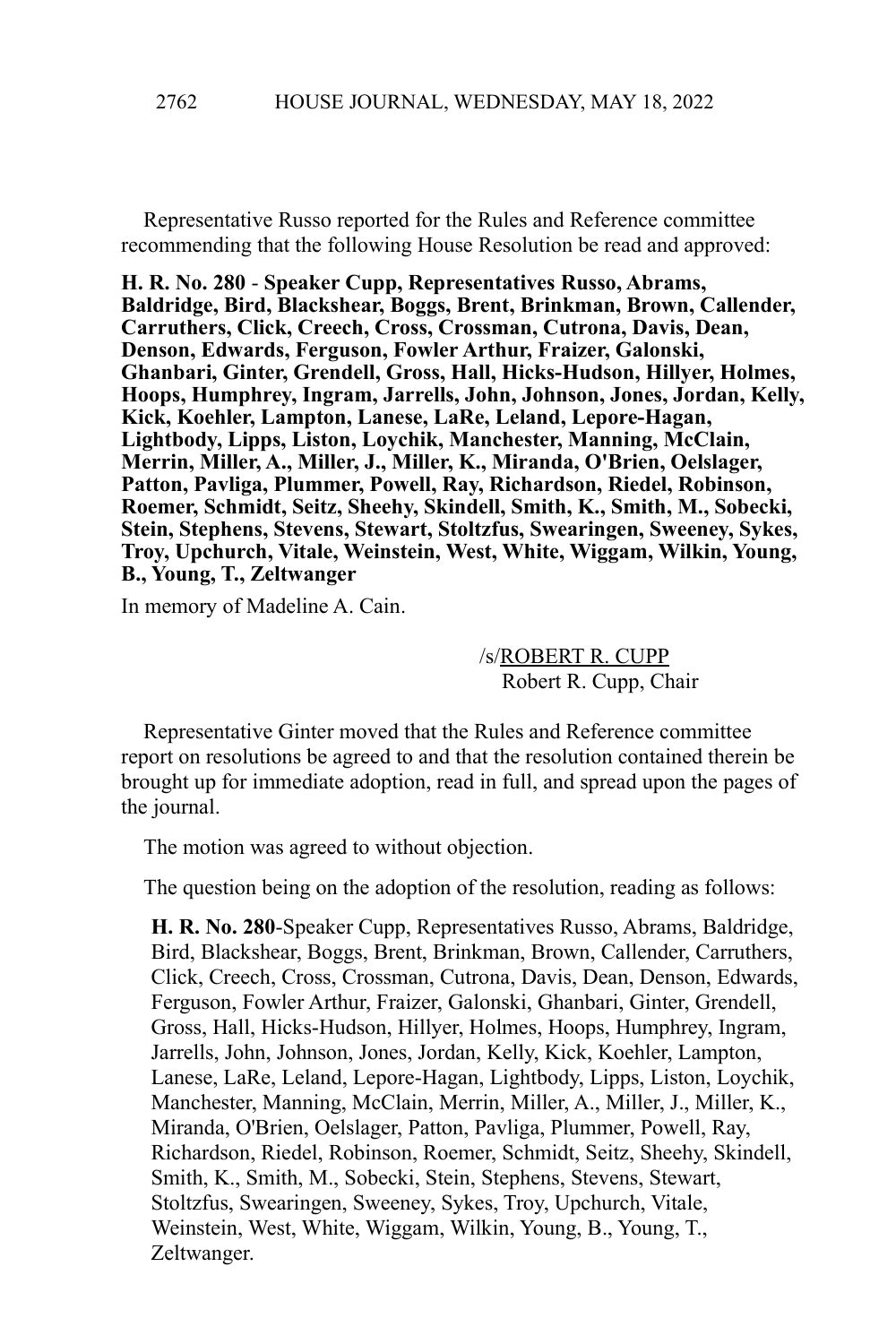In memory of Madeline A. Cain.

WHEREAS, The members of the House of Representatives of the 134th General Assembly of Ohio are deeply saddened to learn of the death of Madeline A. Cain and extend our heartfelt condolences to her family and friends; and

WHEREAS, Madeline Cain left an indelible impression on the people whose lives she touched, and she will be remembered as a spirited individual who contributed immeasurably to the world around her. During her political career, she served seven years in the Ohio House of Representatives, where she authored legislation to protect children in daycare facilities as well as one of the nation's first anti-stalking laws, and she then returned home to serve as a member of the Lakewood City Council and as the first female mayor of Lakewood. Clearly, her love for Ohio and her sincere desire to serve its people to the best of her ability were on prominent display in all her endeavors, and she was a truly concerned and responsible public servant; and

WHEREAS, Madeline Cain's regard for improving the quality of life in our society was evident in her personal sacrifices of time and effort to her family, friends, and community. Indeed, she gave generously of her energy and abilities to such organizations as the Cuyahoga County Women's Political Caucus and Democratic Party, the Lakewood Business and Professional Women, Democratic Club, and Chamber of Commerce, the West Boulevard Neighborhood Association, Cudell Neighborhood Improvement, Inc., the Citizens League of Greater Cleveland, and the Ohio Women's Policy and Research Commission, and her absence will be keenly felt; and

WHEREAS, Madeline Cain always used her talents to the benefit of others, and the laurels of her life stand as a tribute not only to her but also to those she left behind. Although the void her death has created can never be filled, the legacy of care and commitment she established will surely live on. The world is a richer place for her having been in it, and she will be sorely missed; therefore be it

RESOLVED, That we, the members of the House of Representatives of the 134th General Assembly of Ohio, in adopting this Resolution, express a profound sense of loss and sincere regret at the death of Madeline A. Cain and, in so doing, pay tribute to the memory of a truly unique individual; and be it further

RESOLVED, That the Clerk of the House of Representatives transmit a duly authenticated copy of this Resolution to the family of Madeline A. Cain.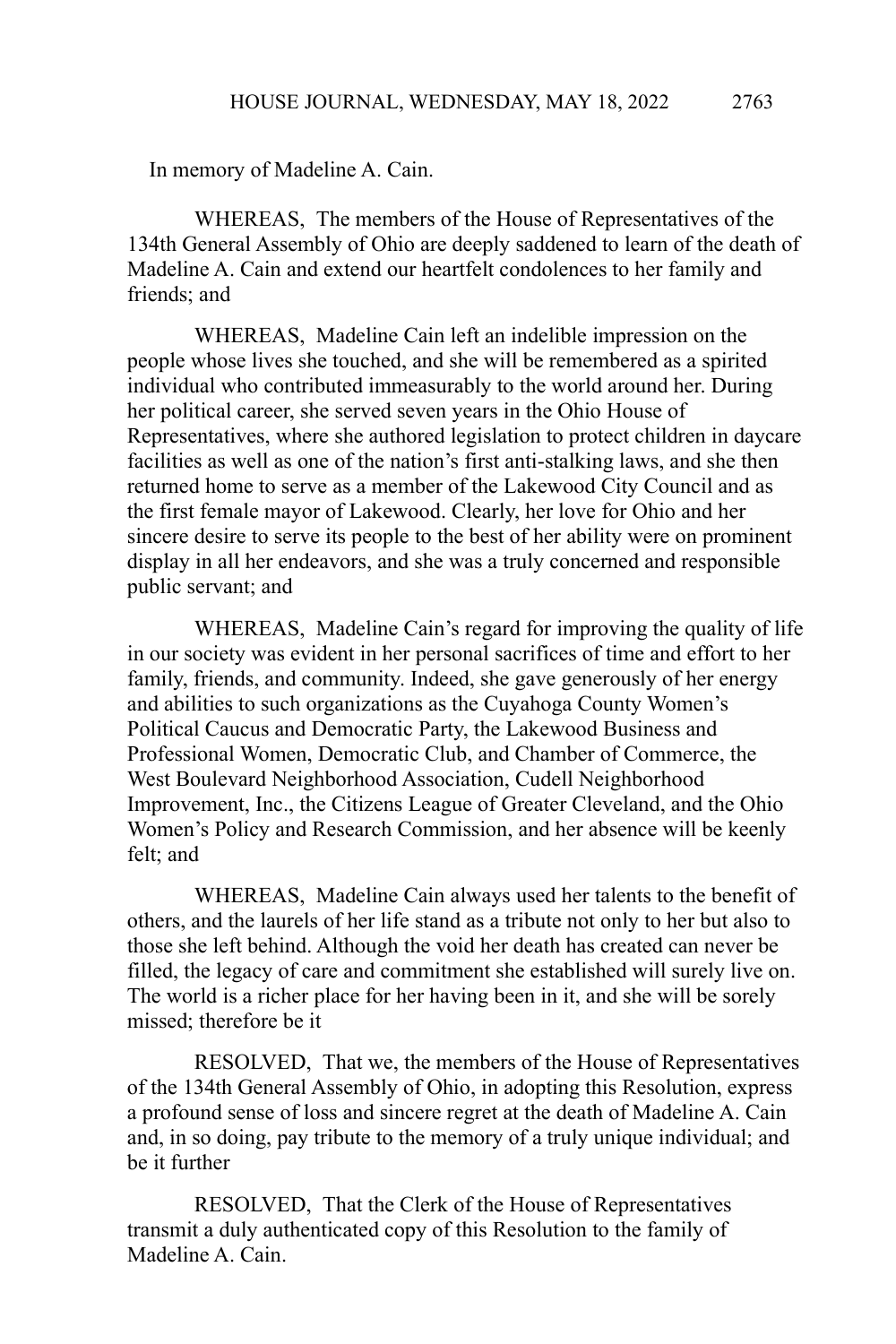The resolution was adopted.

Representative Jones moved that majority party members asking leave to be absent or absent the week of Wednesday, May 18, 2022, be excused, so long as a written request is on file in the majority leadership offices.

The motion was agreed to.

Representative Miranda moved that minority party members asking leave to be absent or absent the week of Wednesday, May 18, 2022, be excused, so long as a written request is on file in the minority leadership offices.

The motion was agreed to.

### **BILLS FOR THIRD CONSIDERATION**

**H. B. No. 242**-Representatives Young, B., Weinstein. Cosponsors: Representatives Lipps, Hoops, Stewart, Brent, Riedel, O'Brien, Galonski, Boggs, Russo, Miller, J., Click, Miranda, Jarrells, Johnson, Schmidt, Lepore-Hagan, Miller, A., Young, T., Jones, Sheehy, Ingram, White, Leland, Liston.

To enact section 5.294 of the Revised Code to designate April as "Autism Acceptance Month," was taken up for consideration the third time.

The question being, "Shall the bill pass?"

The yeas and nays were taken and resulted – yeas 90, nays 1, as follows:

Those who voted in the affirmative were: Representatives

| Abrams            | Addison       | Baldridge      | Bird            |
|-------------------|---------------|----------------|-----------------|
| <b>Blackshear</b> | <b>Boggs</b>  | <b>Brent</b>   | <b>Brinkman</b> |
| <b>Brown</b>      | Callender     | Carruthers     | Click           |
| Creech            | Cross         | Crossman       | Cutrona         |
| Davis             | Dean          | Denson         | Edwards         |
| Ferguson          | Fowler Arthur | Fraizer        | Ghanbari        |
| Ginter            | Gross         | Hall           | Hicks-Hudson    |
| Hillyer           | Holmes        | Hoops          | Humphrey        |
| Ingram            | Jarrells      | John           | Johnson         |
| Jones             | Jordan        | Kick           | Koehler         |
| Lampton           | LaRe          | Leland         | Lepore-Hagan    |
| Lipps             | Liston        | Loychik        | Manchester      |
| Manning           | McClain       | Merrin         | Miller, J.      |
| Miller, K.        | Miranda       | O'Brien        | Oelslager       |
| Patton            | Pavliga       | Plummer        | Powell          |
| Ray               | Richardson    | Riedel         | Robinson        |
| Roemer            | Russo         | Schmidt        | Seitz           |
| Sheehy            | Skindell      | Smith, K.      | Smith, M.       |
| Stein             | Stephens      | <b>Stevens</b> | <b>Stewart</b>  |
| Stoltzfus         | Swearingen    | Sweeney        | Troy            |
| Upchurch          | Weinstein     | West           | White           |
| Wiggam            | Wilkin        | Young, B.      | Young, T.       |
| Zeltwanger        |               |                | $Cupp-90$       |
|                   |               |                |                 |

Representative Vitale voted in the negative-1.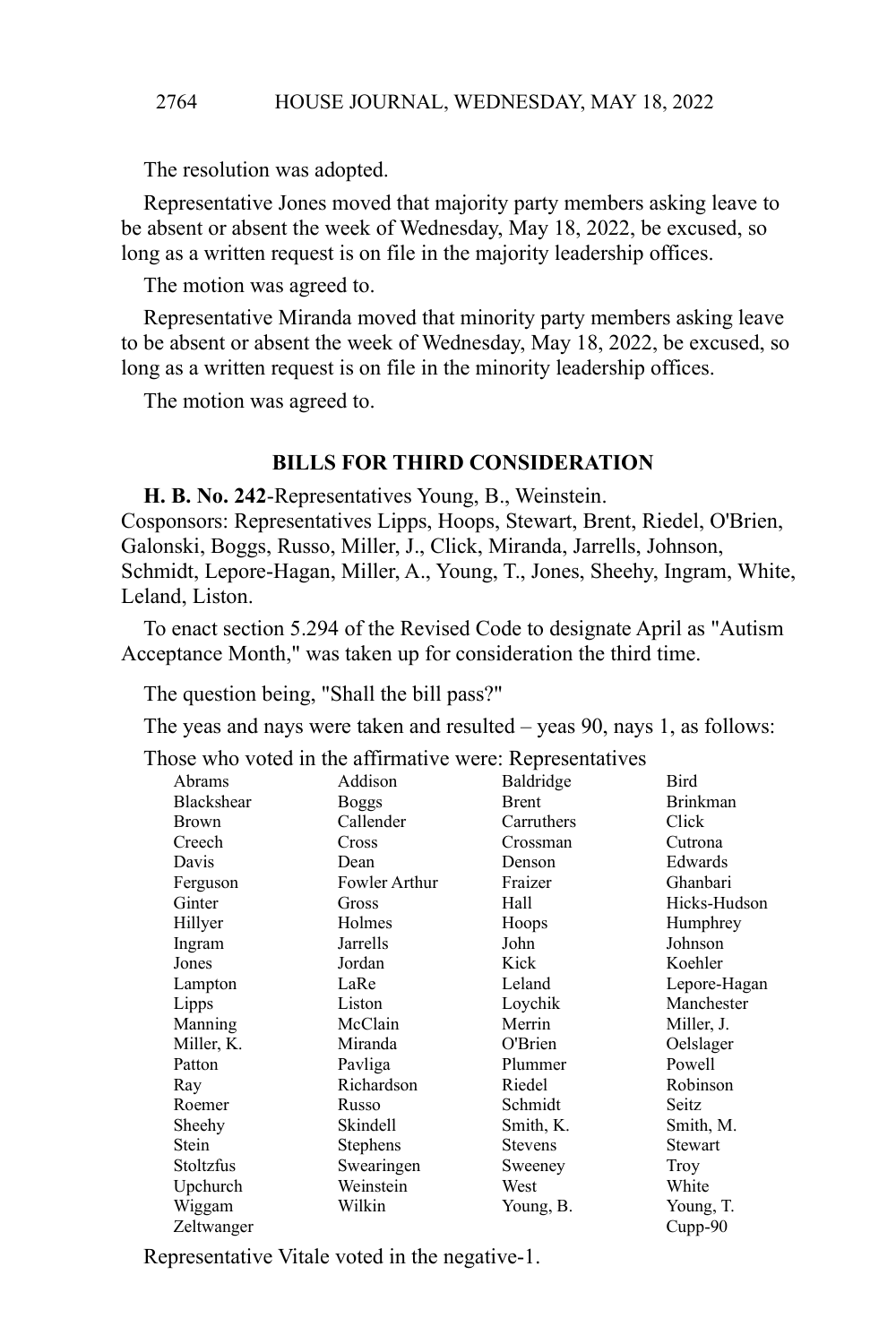The bill passed.

Representative Young, B. moved to amend the title as follows:

Add the names: "Abrams, Baldridge, Bird, Blackshear, Brown, Carruthers, Creech, Cross, Crossman, Davis, Denson, Fraizer, Hall, Hicks-Hudson, Hillyer, Humphrey, John, Kick, Lampton, Loychik, Manning, Oelslager, Patton, Pavliga, Plummer, Ray, Robinson, Skindell, Smith, K., Smith, M., Stein, Sweeney, Troy, Upchurch, West, Wilkin."

The motion was agreed to and the title so amended.

The title as amended was agreed to.

**H. B. No. 333**-Representatives Miranda, White.

Cosponsors: Representatives Carfagna, Ingram, Troy, Smith, K., Smith, M., Weinstein, Miller, J., Miller, A., Brent, Young, T., Sheehy, Sobecki.

To enact section 3319.091 of the Revised Code to require the Department of Education to make recommendations for a job description for school counselors and to designate at least one staff member as a school counselor liaison, was taken up for consideration the third time.

The question being, "Shall the bill pass?"

The yeas and nays were taken and resulted – yeas 72, nays 19, as follows:

Those who voted in the affirmative were: Representatives

|                                                       |                 | volva in the annihate were, respresentanves |                |
|-------------------------------------------------------|-----------------|---------------------------------------------|----------------|
| Abrams                                                | Addison         | <b>Blackshear</b>                           | <b>Boggs</b>   |
| <b>Brent</b>                                          | <b>Brown</b>    | Carruthers                                  | Creech         |
| Cross                                                 | Crossman        | Davis                                       | Denson         |
| Edwards                                               | Fraizer         | Ghanbari                                    | Ginter         |
| Hall                                                  | Hicks-Hudson    | Hillyer                                     | Holmes         |
| Hoops                                                 | Humphrey        | Ingram                                      | Jarrells       |
| John                                                  | Johnson         | Jones                                       | Koehler        |
| Lampton                                               | LaRe            | Leland                                      | Lepore-Hagan   |
| Lipps                                                 | Liston          | Loychik                                     | Manchester     |
| Manning                                               | Merrin          | Miller, J.                                  | Miller, K.     |
| Miranda                                               | O'Brien         | Oelslager                                   | Patton         |
| Plummer                                               | Ray             | Richardson                                  | Riedel         |
| Robinson                                              | Roemer          | Russo                                       | Seitz          |
| Sheehy                                                | Skindell        | Smith, K.                                   | Smith, M.      |
| Stein                                                 | <b>Stephens</b> | <b>Stevens</b>                              | <b>Stewart</b> |
| Swearingen                                            | Sweeney         | Troy                                        | Upchurch       |
| Weinstein                                             | West            | White                                       | Wiggam         |
| Wilkin                                                | Young, B.       | Young, T.                                   | $Cupp-72$      |
| Those who voted in the negative were: Representatives |                 |                                             |                |
| Baldridge                                             | Bird            | <b>Brinkman</b>                             | Callender      |
| Click                                                 | Cutrona         | Dean                                        | Ferguson       |
| Fowler Arthur                                         | Gross           | Jordan                                      | Kick           |
| McClain                                               | Pavliga         | Powell                                      | Schmidt        |
| Stoltzfus                                             | Vitale          |                                             | Zeltwanger-19  |
| $Tha$ bill nossad                                     |                 |                                             |                |

The bill passed.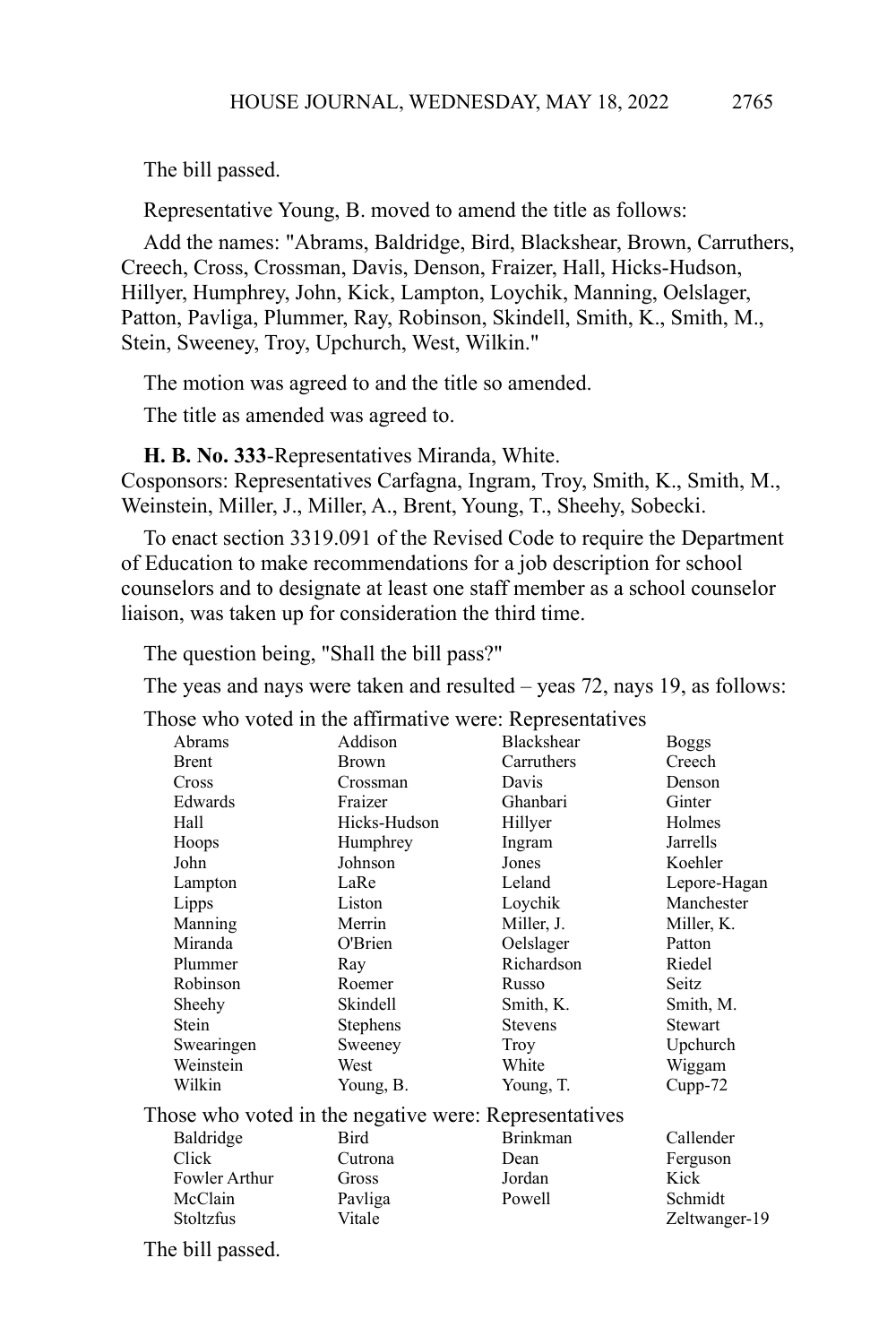Representative Miranda moved to amend the title as follows:

Add the names: "Addison, Boggs, Brown, Carruthers, Crossman, Davis, Denson, Edwards, Hicks-Hudson, Jarrells, Jones, Leland, Lepore-Hagan, Liston, Manning, O'Brien, Robinson, Russo, Skindell, Sweeney, Upchurch, West, Speaker Cupp."

The motion was agreed to and the title so amended.

The title as amended was agreed to.

**Sub. H. B. No. 343**-Representative White.

Cosponsors: Representatives Seitz, Stewart, Carfagna, Galonski, Ginter, Young, T., Leland.

To amend sections 9.39, 109.42, 109.91, 149.43, 1901.31, 1907.20, 2151.356, 2151.358, 2152.20, 2152.81, 2152.811, 2335.35, 2743.191, 2743.70, 2907.02, 2907.05, 2907.10, 2929.18, 2929.20, 2929.22, 2929.28, 2930.01, 2930.02, 2930.03, 2930.04, 2930.05, 2930.06, 2930.062, 2930.08, 2930.09, 2930.11, 2930.12, 2930.13, 2930.14, 2930.15, 2930.16, 2930.17, 2930.18, 2930.19, 2937.11, 2945.481, 2945.482, 2945.72, 2947.051, 2951.041, and 2953.32; to enact new section 2930.07 and sections 2152.203, 2929.281, 2930.011, 2930.041, 2930.042, 2930.043, 2930.044, 2930.051, 2930.063, 2930.071, 2930.072, 2930.121, 2930.131, 2930.161, 2930.162, 2930.171, 2930.191, and 2945.483; and to repeal section 2930.07 of the Revised Code to make changes relative to the rights of crime victims, was taken up for consideration the third time.

The question being, "Shall the bill pass?"

The yeas and nays were taken and resulted – yeas 90, nays 1, as follows:

|              |               | lose who voted in the affirmative were. Representatives |                 |
|--------------|---------------|---------------------------------------------------------|-----------------|
| Abrams       | Addison       | Baldridge                                               | Bird            |
| Blackshear   | <b>Boggs</b>  | Brent                                                   | <b>Brinkman</b> |
| <b>Brown</b> | Callender     | Carruthers                                              | Click           |
| Creech       | Cross         | Crossman                                                | Cutrona         |
| Davis        | Dean          | Denson                                                  | Edwards         |
| Ferguson     | Fowler Arthur | Fraizer                                                 | Ghanbari        |
| Ginter       | Gross         | Hall                                                    | Hicks-Hudson    |
| Hillyer      | Holmes        | Hoops                                                   | Humphrey        |
| Ingram       | Jarrells      | John                                                    | Johnson         |
| Jones        | Jordan        | Kick                                                    | Koehler         |
| Lampton      | LaRe          | Leland                                                  | Lepore-Hagan    |
| Lipps        | Liston        | Loychik                                                 | Manchester      |
| Manning      | McClain       | Merrin                                                  | Miller, J.      |
| Miller, K.   | Miranda       | O'Brien                                                 | Oelslager       |
| Patton       | Pavliga       | Plummer                                                 | Powell          |
| Ray          | Richardson    | Riedel                                                  | Robinson        |
| Roemer       | Russo         | Schmidt                                                 | Seitz           |
|              |               |                                                         |                 |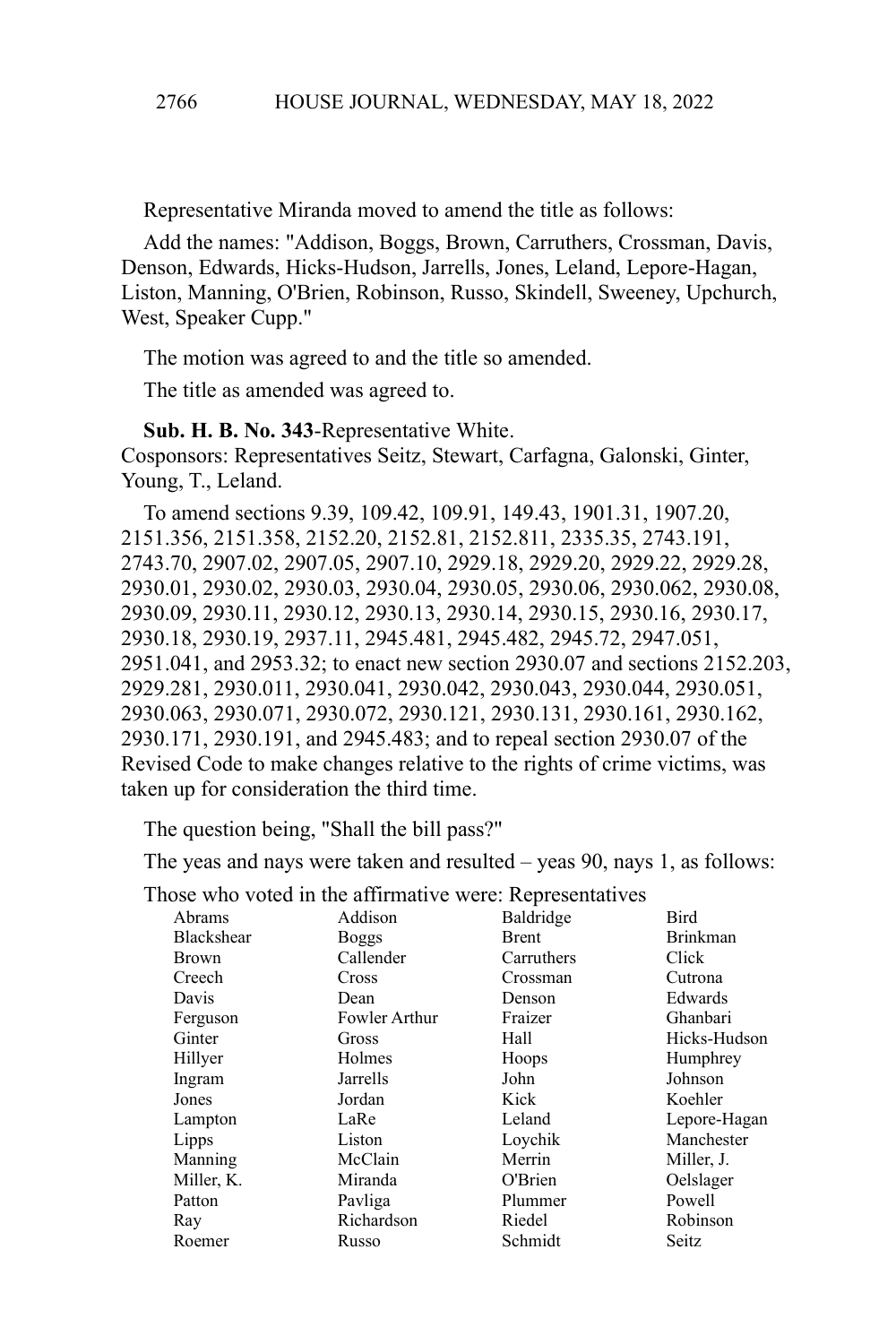| Sheehy           | Skindell        | Smith, K.      | Smith, M.   |
|------------------|-----------------|----------------|-------------|
| Stein            | <b>Stephens</b> | <b>Stevens</b> | Stewart     |
| <b>Stoltzfus</b> | Swearingen      | Sweeney        | <b>Troy</b> |
| Upchurch         | Weinstein       | West           | White       |
| Wiggam           | Wilkin          | Young, B.      | Young, T.   |
| Zeltwanger       |                 |                | $Cupp-90$   |

Representative Vitale voted in the negative-1.

The bill passed.

Representative White moved to amend the title as follows:

Add the names: "Abrams, Addison, Baldridge, Blackshear, Brent, Brown, Carruthers, Click, Creech, Crossman, Davis, Denson, Hicks-Hudson, Jarrells, LaRe, Lepore-Hagan, Manning, Miller, J., Miranda, O'Brien, Oelslager, Patton, Richardson, Riedel, Robinson, Russo, Schmidt, Sheehy, Skindell, Smith, K., Smith, M., Stein, Swearingen, Sweeney, Upchurch, Weinstein, West, Speaker Cupp."

The motion was agreed to and the title so amended.

The title as amended was agreed to.

**Am. H. B. No. 353**-Representatives Click, Miranda.

Cosponsors: Representatives Carfagna, Creech, Callender, Gross, Jarrells, John, Lightbody, LaRe, Miller, A., Miller, J., Patton, Russo, Smith, K., Young, T., White, Ferguson, Weinstein, Leland.

To enact section 3345.024 of the Revised Code to enact "The Testing Your Faith Act" to require each state institution of higher education to adopt a policy providing students with religious accommodations, was taken up for consideration the third time.

The question being, "Shall the bill pass?"

The yeas and nays were taken and resulted – yeas 88, nays 1, as follows:

|              | $\ddotsc$ of $\ddotsc$ and $\ddotsc$ $\ddotsc$ $\ddotsc$ $\ddotsc$ $\ddotsc$ $\ddotsc$ $\ddotsc$ $\ddotsc$ |              |                 |
|--------------|------------------------------------------------------------------------------------------------------------|--------------|-----------------|
| Abrams       | Addison                                                                                                    | Baldridge    | Bird            |
| Blackshear   | <b>Boggs</b>                                                                                               | <b>Brent</b> | <b>Brinkman</b> |
| <b>Brown</b> | Callender                                                                                                  | Carruthers   | Click           |
| Creech       | Cross                                                                                                      | Crossman     | Cutrona         |
| Davis        | Dean                                                                                                       | Denson       | Edwards         |
| Ferguson     | Fowler Arthur                                                                                              | Fraizer      | Ghanbari        |
| Ginter       | Gross                                                                                                      | Hall         | Hicks-Hudson    |
| Hillyer      | Holmes                                                                                                     | Hoops        | Humphrey        |
| Ingram       | Jarrells                                                                                                   | John         | Johnson         |
| Jones        | Jordan                                                                                                     | Kick         | Koehler         |
| Lampton      | LaRe                                                                                                       | Leland       | Lepore-Hagan    |
| Lipps        | Liston                                                                                                     | Loychik      | Manchester      |
| Manning      | McClain                                                                                                    | Merrin       | Miller, J.      |
| Miller, K.   | Miranda                                                                                                    | O'Brien      | Oelslager       |
| Patton       | Pavliga                                                                                                    | Plummer      | Powell          |
| Ray          | Richardson                                                                                                 | Riedel       | Robinson        |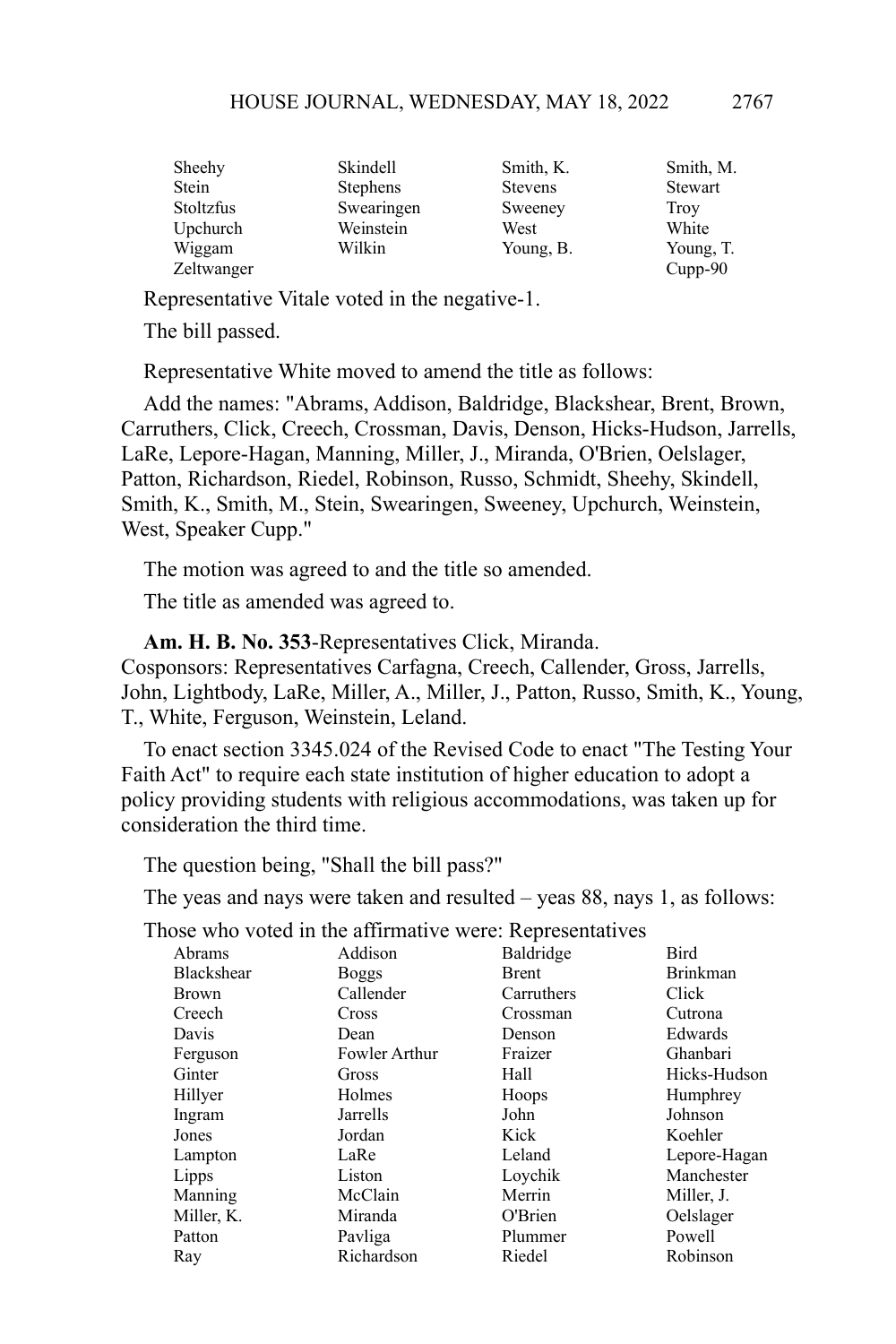| Roemer     | Russo           | Schmidt        | Seitz     |
|------------|-----------------|----------------|-----------|
| Sheehy     | Skindell        | Smith, K.      | Smith, M. |
| Stein      | <b>Stephens</b> | <b>Stevens</b> | Stoltzfus |
| Swearingen | Sweeney         | <b>Troy</b>    | Upchurch  |
| Weinstein  | West            | White          | Wilkin    |
| Young, B.  | Young, T.       | Zeltwanger     | $Cupp-88$ |

Representative Vitale voted in the negative-1.

The bill passed.

Representative Click moved to amend the title as follows:

Add the names: "Addison, Baldridge, Blackshear, Boggs, Brent, Brown, Carruthers, Crossman, Davis, Fowler Arthur, Fraizer, Ginter, Hall, Hillyer, Ingram, Johnson, Kick, Lepore-Hagan, McClain, O'Brien, Oelslager, Richardson, Riedel, Robinson, Roemer, Schmidt, Smith, M., Stein, Stephens, Stevens, Sweeney, Upchurch, West, Young, B., Speaker Cupp."

The motion was agreed to and the title so amended.

The title as amended was agreed to.

**Am. H. B. No. 364**-Representative Patton.

To amend section 4909.172 of the Revised Code to make changes to the application process for the waterworks infrastructure improvement surcharge, was taken up for consideration the third time.

The question being, "Shall the bill pass?"

Representative Weinstein moved to amend, amendment 3274.

Pursuant to House Rule 91(a), Speaker Cupp ruled the amendment out of order.

The question recurring, "Shall the bill pass?"

Representative Crossman moved to amend, amendment 3275.

Pursuant to House Rule 91(a), Speaker Cupp ruled the amendment out of order.

The question recurring, "Shall the bill pass?"

The yeas and nays were taken and resulted – yeas 74, nays 15, as follows:

| Abrams          | Baldridge    | Bird      | Blackshear    |
|-----------------|--------------|-----------|---------------|
| <b>Brinkman</b> | <b>Brown</b> | Callender | Carruthers    |
| Click           | Creech       | Cross     | Cutrona       |
| Dean            | Edwards      | Ferguson  | Fowler Arthur |
| Fraizer         | Ghanbari     | Ginter    | Gross         |
| Hall            | Hillyer      | Holmes    | Hoops         |
| Ingram          | John         | Johnson   | Jones         |
| Jordan          | Kick         | Koehler   | Lampton       |
| LaRe            | Lipps        | Liston    | Loychik       |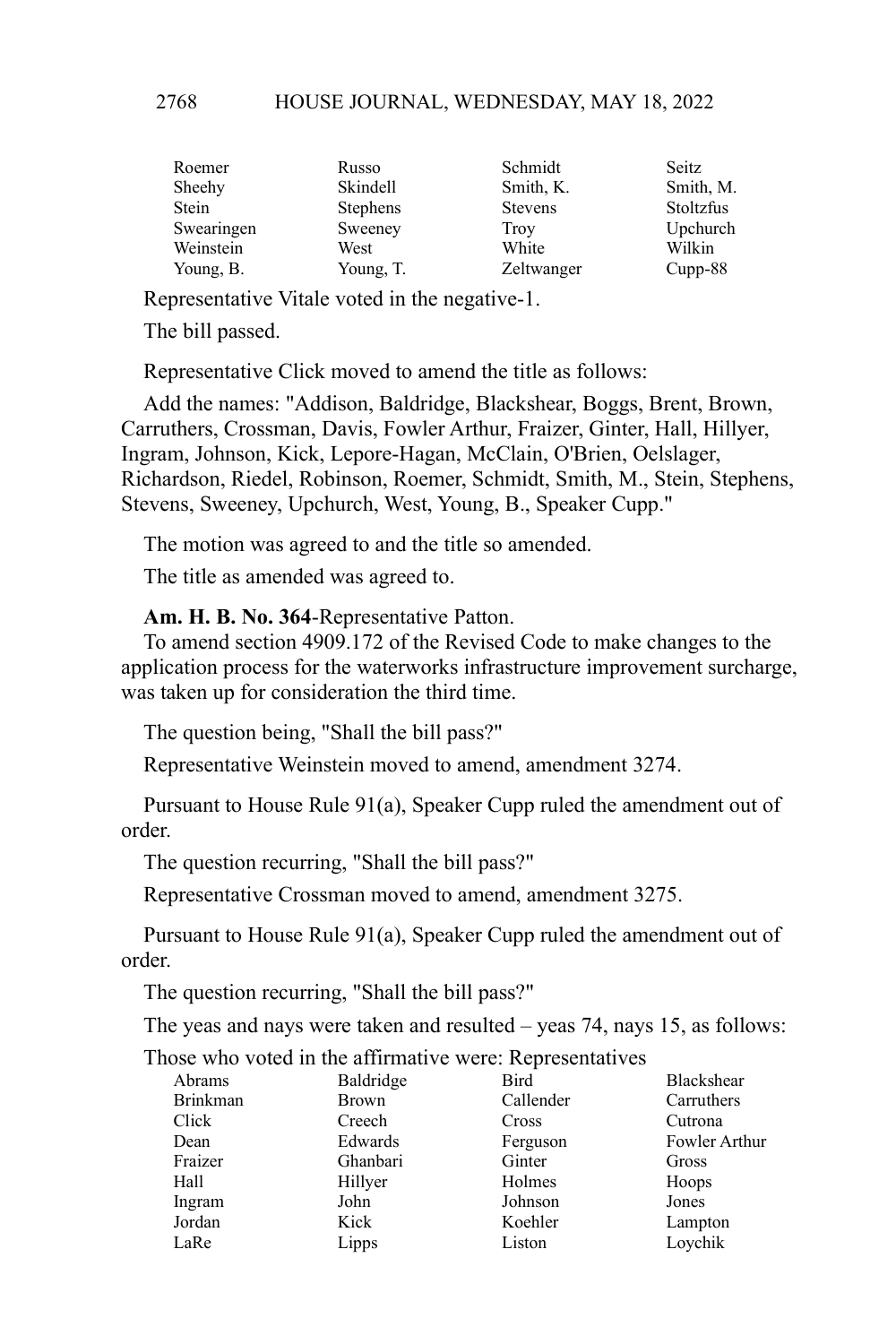| Manchester                                            | Manning      | McClain         | Merrin          |  |
|-------------------------------------------------------|--------------|-----------------|-----------------|--|
| Miller, J.                                            | Miller, K.   | Miranda         | Oelslager       |  |
| Patton                                                | Pavliga      | Plummer         | Powell          |  |
| Richardson                                            | Riedel       | Robinson        | Roemer          |  |
| Schmidt                                               | Seitz        | Sheehy          | <b>Skindell</b> |  |
| Smith, K.                                             | Stein        | <b>Stephens</b> | <b>Stevens</b>  |  |
| <b>Stewart</b>                                        | Stoltzfus    | Swearingen      | Sweeney         |  |
| <b>Troy</b>                                           | Vitale       | Weinstein       | White           |  |
| Wiggam                                                | Wilkin       | Young, B.       | Young, T.       |  |
| Zeltwanger                                            |              |                 | $Cupp-74$       |  |
| Those who voted in the negative were: Representatives |              |                 |                 |  |
| Addison                                               | <b>Boggs</b> | <b>Brent</b>    | Crossman        |  |
| Davis                                                 | Hicks-Hudson | Humphrey        | Jarrells        |  |
| Leland                                                | Lepore-Hagan | O'Brien         | Russo           |  |
| Smith, M.                                             | Upchurch     |                 | West-15         |  |
|                                                       |              |                 |                 |  |

The bill passed.

Representative Patton moved to amend the title as follows:

Add the names: "Carruthers, Ginter, Hoops, Jones, Loychik, Manning, Seitz, Stephens, Troy."

The motion was agreed to and the title so amended.

The title as amended was agreed to.

**Sub. H. B. No. 372**-Representatives Ray, Roemer. Cosponsors: Representatives Johnson, Click.

To amend sections 3781.19 and 3781.20 and to enact section 3781.21 of the Revised Code to make changes to the law relating to building inspections, was taken up for consideration the third time.

The question being, "Shall the bill pass?"

The yeas and nays were taken and resulted – yeas 83, nays 7, as follows:

| Abrams          | Baldridge    | Bird         | <b>Boggs</b>  |
|-----------------|--------------|--------------|---------------|
| <b>Brinkman</b> | <b>Brown</b> | Callender    | Carruthers    |
| Click           | Creech       | <b>Cross</b> | Cutrona       |
| Dean            | Edwards      | Ferguson     | Fowler Arthur |
| Fraizer         | Ghanbari     | Ginter       | Gross         |
| Hall            | Hicks-Hudson | Hillyer      | Holmes        |
| Hoops           | Humphrey     | Ingram       | Jarrells      |
| John            | Johnson      | Jones        | Jordan        |
| Kick            | Koehler      | Lampton      | LaRe          |
| Leland          | Lepore-Hagan | Lipps        | Liston        |
| Loychik         | Manchester   | Manning      | McClain       |
| Merrin          | Miller, J.   | Miller, K.   | Miranda       |
| O'Brien         | Oelslager    | Patton       | Pavliga       |
| Plummer         | Powell       | Ray          | Richardson    |
| Riedel          | Robinson     | Roemer       | Schmidt       |
| Seitz           | Sheehy       | Skindell     | Smith, M.     |
|                 |              |              |               |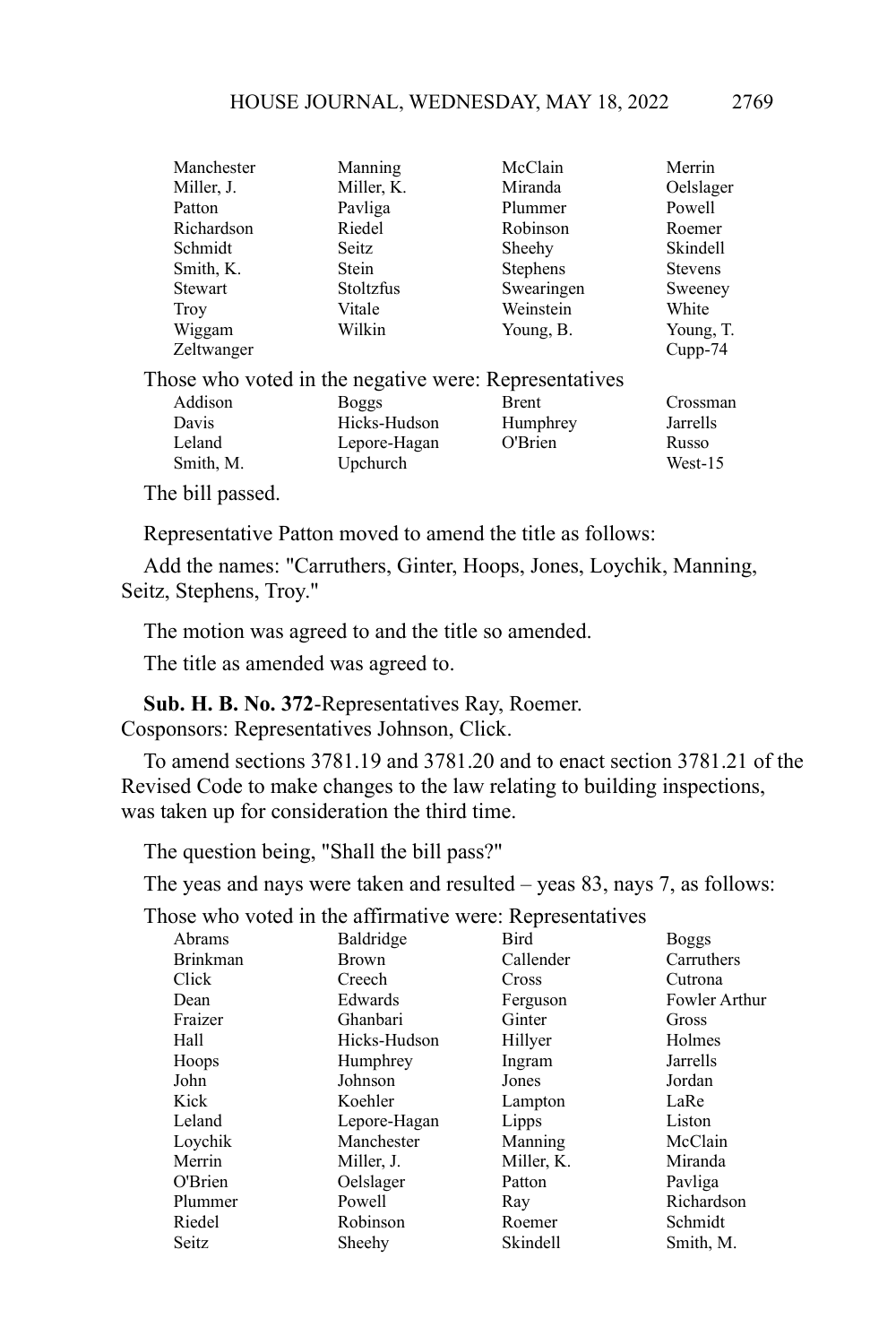| Stein            | <b>Stephens</b> | <b>Stevens</b> | Stewart     |
|------------------|-----------------|----------------|-------------|
| <b>Stoltzfus</b> | Swearingen      | Sweeney        | <b>Troy</b> |
| Upchurch         | Vitale          | Weinstein      | West        |
| White            | Wiggam          | Wilkin         | Young, B.   |
| Young, T.        | Zeltwanger      |                | $Cupp-83$   |

Representatives Addison, Blackshear, Brent, Davis, Denson, Russo, and Smith, K. voted in the negative-7.

The bill passed.

Representative Ray moved to amend the title as follows:

Add the names: "Abrams, Carruthers, Cutrona, Dean, Fraizer, Ginter, Gross, John, Jones, Lampton, Loychik, Merrin, Oelslager, Seitz, Stevens, White."

The motion was agreed to and the title so amended.

The title as amended was agreed to.

**Am. H. B. No. 377**-Representatives Hall, Swearingen. Cosponsors: Representatives Riedel, Click, Seitz, Carfagna, White, Jones, Callender, Edwards, Roemer, West.

To amend Section 220.11 of H.B. 168 of the 134th General Assembly to make an appropriation related to coronavirus local fiscal recovery, was taken up for consideration the third time.

The question being, "Shall the bill pass?"

The yeas and nays were taken and resulted – yeas 79, nays 11, as follows:

Those who voted in the affirmative were: Representatives

| Abrams          | Addison        | Baldridge    | Bird         |
|-----------------|----------------|--------------|--------------|
| Blackshear      | <b>Boggs</b>   | Brent        | <b>Brown</b> |
| Callender       | Carruthers     | Click        | Creech       |
| Cross           | Cutrona        | Davis        | Denson       |
| Edwards         | Fowler Arthur  | Fraizer      | Ghanbari     |
| Ginter          | Hall           | Hicks-Hudson | Hillyer      |
| Holmes          | Hoops          | Humphrey     | Ingram       |
| Jarrells        | John           | Johnson      | Jones        |
| Koehler         | Lampton        | LaRe         | Leland       |
| Lepore-Hagan    | Lipps          | Liston       | Loychik      |
| Manchester      | Manning        | Merrin       | Miller, J.   |
| Miller, K.      | Miranda        | O'Brien      | Oelslager    |
| Patton          | Pavliga        | Plummer      | Ray          |
| Richardson      | Riedel         | Robinson     | Roemer       |
| Russo           | Schmidt        | Seitz        | Sheehy       |
| Skindell        | Smith, K.      | Smith, M.    | Stein        |
| <b>Stephens</b> | <b>Stevens</b> | Stewart      | Swearingen   |
| Sweeney         | Troy           | Upchurch     | Weinstein    |
| West            | White          | Wiggam       | Wilkin       |
| Young, B.       | Young, T.      |              | Cupp-79      |
|                 |                |              |              |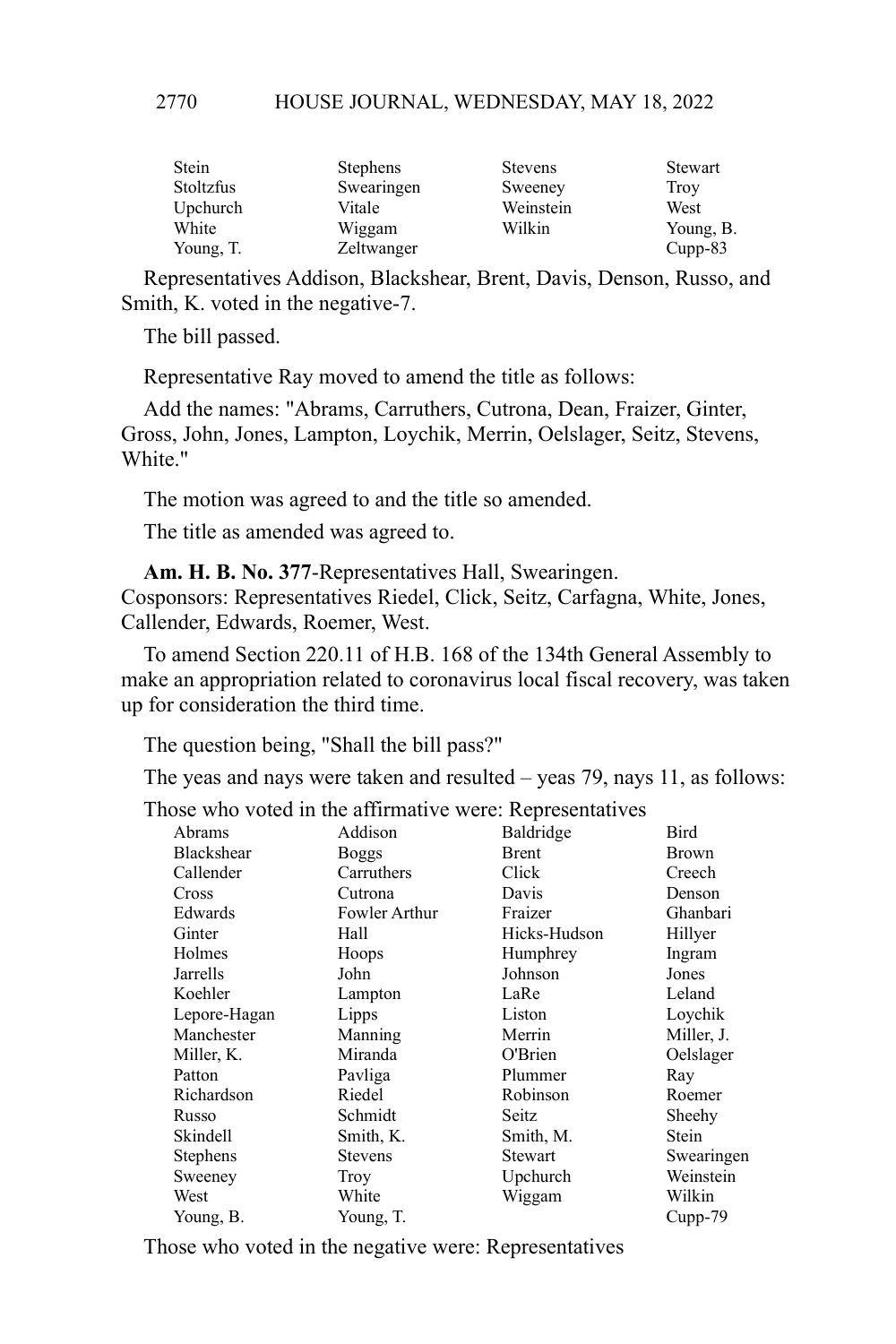| <b>Brinkman</b>  | Dean   | Ferguson | Gross         |
|------------------|--------|----------|---------------|
| Jordan           | Kick   | McClain  | Powell        |
| <b>Stoltzfus</b> | Vitale |          | Zeltwanger-11 |
| PL 1.11 1        |        |          |               |

The bill passed.

Representative Hall moved to amend the title as follows:

Add the names: "Abrams, Addison, Baldridge, Blackshear, Brent, Brown, Carruthers, Cross, Cutrona, Davis, Denson, Fraizer, Ghanbari, Hicks-Hudson, Humphrey, Ingram, Jarrells, Leland, Lepore-Hagan, Lipps, Liston, Loychik, Miller, J., Miranda, O'Brien, Oelslager, Robinson, Russo, Sheehy, Smith, K., Smith, M., Sweeney, Troy, Upchurch, Weinstein, Young, T., Speaker Cupp."

The motion was agreed to and the title so amended.

The title as amended was agreed to.

**Am. Sub. H. B. No. 422**-Representatives Fraizer, West. Cosponsors: Representatives Click, Creech, Ferguson, Hall, Lipps, Seitz, Stoltzfus, Ingram, Sobecki, Wiggam.

To amend sections 701.10, 729.49, 735.29, and 743.04 and to enact sections 319.65, 701.101, 701.102, 701.20, 701.21, 701.22, 701.23, 701.24, 701.25, 701.26, 729.491, 729.492, 735.291, 743.041, 3745.15, 3745.151, 3745.152, 3745.153, 3745.154, 3745.155, 3745.156, 3745.157, 3745.158, 3745.159, 3745.1510, and 3745.1511 of the Revised Code regarding limitations on recovery and lien imposition by municipalities against property owners of non-owner-occupied properties for unpaid water, sewer, and disposal services rates and charges, was taken up for consideration the third time.

The question being, "Shall the bill pass?"

The yeas and nays were taken and resulted – yeas 68, nays 22, as follows:

|           | $\ddotsc$ of $\ddotsc$ and $\ddotsc$ $\ddotsc$ and $\ddotsc$ $\ddotsc$ $\ddotsc$ $\ddotsc$ $\ddotsc$ $\ddotsc$ |                |                 |
|-----------|----------------------------------------------------------------------------------------------------------------|----------------|-----------------|
| Abrams    | Baldridge                                                                                                      | Bird           | <b>Brinkman</b> |
| Callender | Carruthers                                                                                                     | Click          | Creech          |
| Cross     | Cutrona                                                                                                        | Davis          | Dean            |
| Edwards   | Ferguson                                                                                                       | Fowler Arthur  | Fraizer         |
| Ghanbari  | Ginter                                                                                                         | Gross          | Hall            |
| Hillyer   | Holmes                                                                                                         | Hoops          | Ingram          |
| John      | Johnson                                                                                                        | Jones          | Jordan          |
| Kick      | Koehler                                                                                                        | Lampton        | LaRe            |
| Lipps     | Loychik                                                                                                        | Manchester     | Manning         |
| McClain   | Merrin                                                                                                         | Miller, K.     | Oelslager       |
| Patton    | Pavliga                                                                                                        | Plummer        | Powell          |
| Ray       | Richardson                                                                                                     | Riedel         | Robinson        |
| Roemer    | Schmidt                                                                                                        | Seitz          | Smith, M.       |
| Stein     | <b>Stephens</b>                                                                                                | <b>Stevens</b> | <b>Stewart</b>  |
| Stoltzfus | Swearingen                                                                                                     | Sweeney        | Upchurch        |
| West      | White                                                                                                          | Wiggam         | Wilkin          |
| Young, B. | Young, T.                                                                                                      | Zeltwanger     | $Cupp-68$       |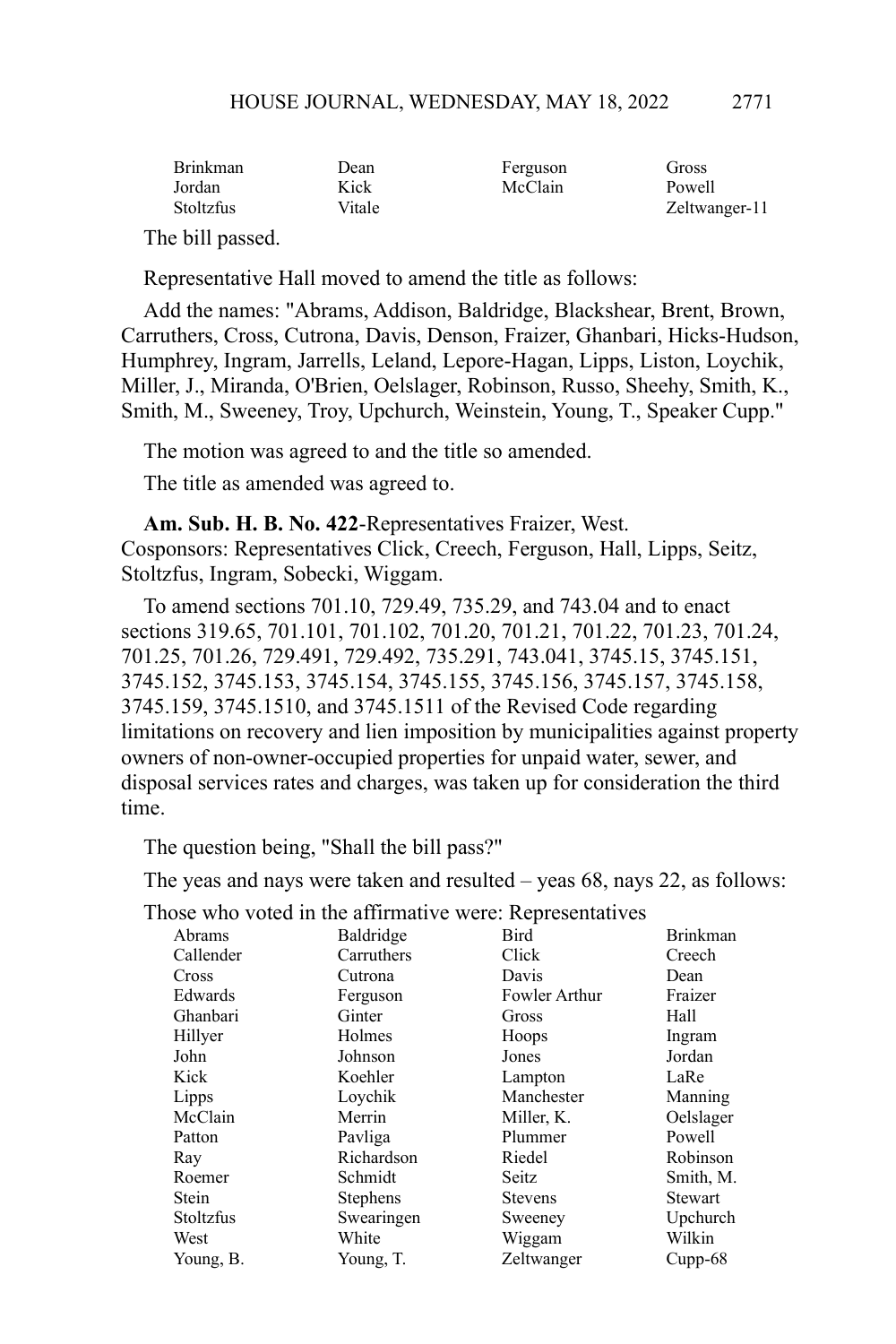|  |  |  |  | Those who voted in the negative were: Representatives |
|--|--|--|--|-------------------------------------------------------|
|--|--|--|--|-------------------------------------------------------|

| Blackshear | <b>Boggs</b> | <b>Brent</b> |
|------------|--------------|--------------|
| Denson     | Hicks-Hudson | Humphrey     |
| Leland     | Lepore-Hagan | Liston       |
| Miranda    | O'Brien      | Russo        |
| Skindell   | Smith, K.    | Trov         |
|            |              | Weinstein-22 |
|            |              |              |

The bill passed.

Representative Fraizer moved to amend the title as follows:

Add the names: "Carruthers, Fowler Arthur, Gross, Merrin."

The motion was agreed to and the title so amended.

The title as amended was agreed to.

**Sub. H. B. No. 542**-Representatives Roemer, Sobecki. Cosponsor: Representative Fraizer.

To amend sections 2925.01, 3333.26, 4709.01, 4709.07, 4709.08, 4709.09, 4709.11, 4709.12, 4709.14, 4709.99, 4713.01, 4713.02, 4713.06, 4713.07, 4713.071, 4713.08, 4713.081, 4713.09, 4713.10, 4713.14, 4713.141, 4713.16, 4713.17, 4713.25, 4713.28, 4713.30, 4713.31, 4713.34, 4713.35, 4713.39, 4713.41, 4713.46, 4713.49, 4713.55, 4713.56, 4713.58, 4713.59, 4713.60, 4713.61, 4713.62, 4713.63, 4713.64, 4713.641, 4713.66, 4713.69, and 4713.99; to enact new sections 4709.02, 4709.03, 4709.05, 4709.10, 4709.13, 4713.44, and 4713.45 and sections 4709.031, 4709.051, 4709.071, 4709.072, 4709.073, 4709.091, 4709.111, and 4709.112; and to repeal sections 4709.02, 4709.03, 4709.05, 4709.10, 4709.13, 4709.23, 4713.26, 4713.36, 4713.44, and 4713.45 of the Revised Code to make changes to the law governing the regulation of cosmetologists and barbers, was taken up for consideration the third time.

The question being, "Shall the bill pass?"

The yeas and nays were taken and resulted – yeas 88, nays 1, as follows:

| Abrams       | Addison      | Baldridge  | Bird            |
|--------------|--------------|------------|-----------------|
| Blackshear   | <b>Boggs</b> | Brent      | <b>Brinkman</b> |
| <b>Brown</b> | Callender    | Carruthers | Creech          |
| Cross        | Cutrona      | Davis      | Dean            |
| Denson       | Edwards      | Ferguson   | Fowler Arthur   |
| Fraizer      | Ghanbari     | Ginter     | Gross           |
| Hall         | Hicks-Hudson | Hillyer    | Holmes          |
| Hoops        | Humphrey     | Ingram     | Jarrells        |
| John         | Johnson      | Jones      | Jordan          |
| Kick         | Koehler      | Lampton    | LaRe            |
| Leland       | Lepore-Hagan | Lipps      | Liston          |
| Lovchik      | Manchester   | Manning    | McClain         |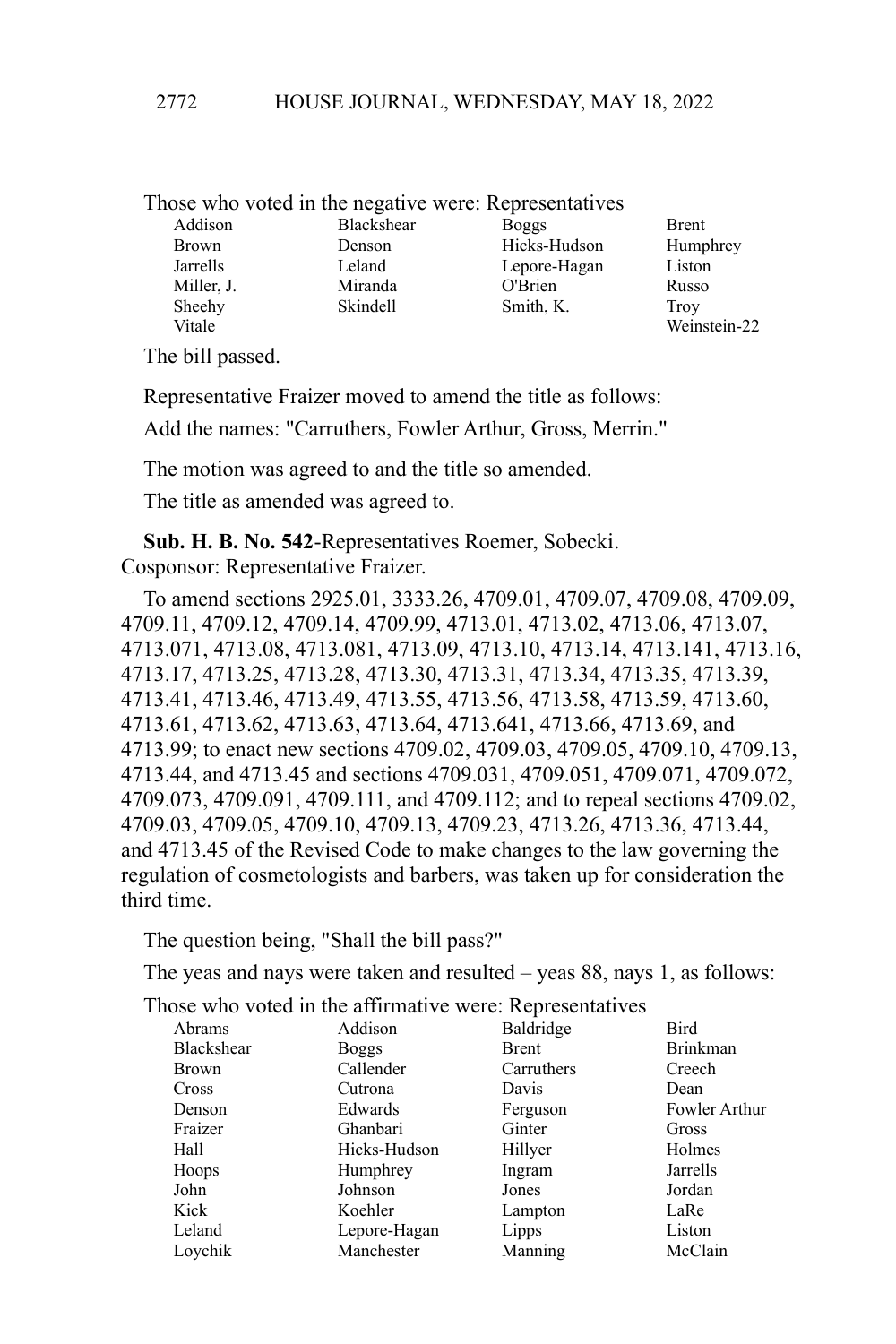| Merrin         | Miller, J.     | Miller, K. | Miranda         |
|----------------|----------------|------------|-----------------|
| O'Brien        | Oelslager      | Patton     | Pavliga         |
| Plummer        | Powell         | Ray        | Richardson      |
| Riedel         | Robinson       | Roemer     | Russo           |
| Schmidt        | Seitz          | Sheehy     | Skindell        |
| Smith, K.      | Smith, M.      | Stein      | <b>Stephens</b> |
| <b>Stevens</b> | <b>Stewart</b> | Stoltzfus  | Swearingen      |
| Sweeney        | Troy           | Upchurch   | Weinstein       |
| West           | White          | Wiggam     | Wilkin          |
| Young, B.      | Young, T.      | Zeltwanger | $C$ upp-88      |

Representative Vitale voted in the negative-1.

The bill passed.

Representative Roemer moved to amend the title as follows:

Add the names: "Carruthers, Gross, Hicks-Hudson, Humphrey, Ingram, Jarrells, Leland, Lepore-Hagan, Miller, J., O'Brien, Pavliga, Plummer, Sheehy, Young, T., West."

The motion was agreed to and the title so amended.

The title as amended was agreed to.

**Sub. H. B. No. 545**-Representatives Abrams, Baldridge. Cosponsors: Representatives LaRe, Seitz, Miller, K., Young, T., Jones, White, Ghanbari, Gross, Richardson, Miller, A., Miller, J.

To amend section 4735.05 and to enact sections 2317.023 and 4113.42 of the Revised Code to generally allow for privileged testimonial communications between a peer support team member and an individual receiving peer support services or advice from the team member, was taken up for consideration the third time.

The question being, "Shall the bill pass?"

The yeas and nays were taken and resulted – yeas 89, nays 0, as follows:

|              | $1000$ who voice in the animilative weight in contractive |                 |                   |
|--------------|-----------------------------------------------------------|-----------------|-------------------|
| Abrams       | Baldridge                                                 | Bird            | <b>Blackshear</b> |
| <b>Boggs</b> | <b>Brent</b>                                              | <b>Brinkman</b> | <b>Brown</b>      |
| Callender    | Carruthers                                                | Click           | Creech            |
| Cross        | Cutrona                                                   | Davis           | Dean              |
| Denson       | Edwards                                                   | Ferguson        | Fowler Arthur     |
| Fraizer      | Ghanbari                                                  | Ginter          | Gross             |
| Hall         | Hicks-Hudson                                              | Hillyer         | Holmes            |
| Hoops        | Humphrey                                                  | Ingram          | Jarrells          |
| John         | Johnson                                                   | Jones           | Jordan            |
| Kick         | Koehler                                                   | Lampton         | LaRe              |
| Leland       | Lepore-Hagan                                              | Lipps           | Liston            |
| Loychik      | Manchester                                                | Manning         | McClain           |
| Merrin       | Miller, J.                                                | Miller, K.      | Miranda           |
| O'Brien      | Oelslager                                                 | Patton          | Pavliga           |
| Plummer      | Powell                                                    | Ray             | Richardson        |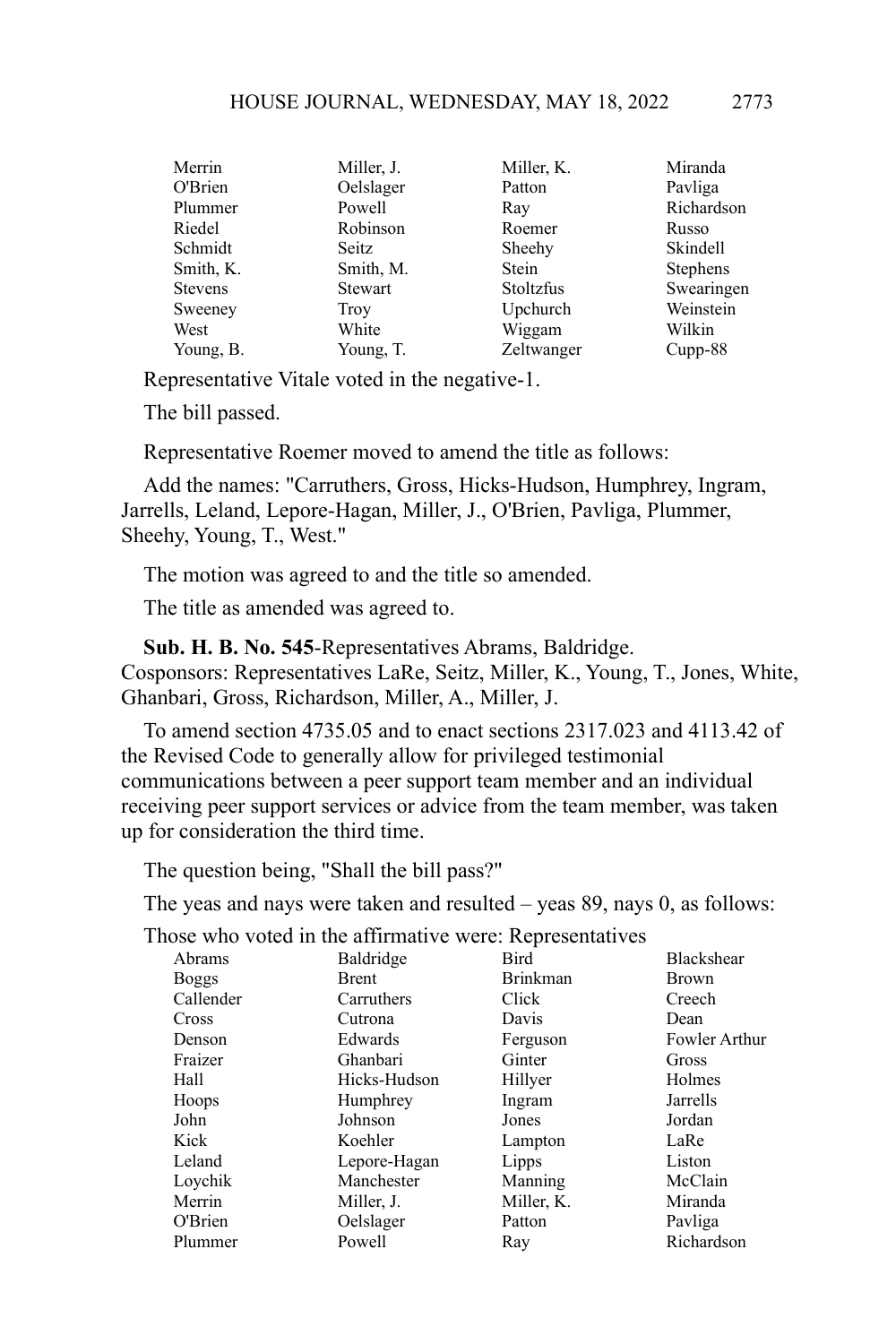| Riedel         | Robinson    | Roemer       | Russo           |
|----------------|-------------|--------------|-----------------|
| Schmidt        | Seitz       | Sheehy       | Skindell        |
| Smith, K.      | Smith, M.   | <b>Stein</b> | <b>Stephens</b> |
| <b>Stevens</b> | Stewart     | Stoltzfus    | Swearingen      |
| Sweeney        | <b>Troy</b> | Upchurch     | Vitale          |
| Weinstein      | West        | White        | Wiggam          |
| Wilkin         | Young, B.   | Young, T.    | Zeltwanger      |
|                |             |              | Cupp-89         |

The bill passed.

Representative Abrams moved to amend the title as follows:

Add the names: "Brown, Carruthers, Click, Edwards, Ginter, Hall, Hillyer, John, Leland, Lepore-Hagan, Liston, McClain, Miranda, O'Brien, Oelslager, Patton, Pavliga, Plummer, Ray, Roemer, Schmidt, Stein, Swearingen, Weinstein, Speaker Cupp."

The motion was agreed to and the title so amended.

The title as amended was agreed to.

**Sub. H. B. No. 564**-Representative Koehler. Cosponsors: Representatives Seitz, Ginter, Carruthers.

To amend section 3501.054 of the Revised Code to permit certain public officials to collaborate with or accept money from a nongovernmental person or entity for using a building to train precinct election officials, to temporarily expand the category of first responders of certain townships who are considered part-time for purposes of health coverage, and to declare an emergency, was taken up for consideration the third time.

The question being, "Shall the emergency clause stand as part of the bill?"

The yeas and nays were taken and resulted – yeas 68, nays 21, as follows:

|           | $\frac{1}{1000}$ who recent in the annihilative weight. Helpieseman res |                 |                 |
|-----------|-------------------------------------------------------------------------|-----------------|-----------------|
| Abrams    | Baldridge                                                               | Bird            | <b>Brinkman</b> |
| Brown     | Callender                                                               | Carruthers      | Click           |
| Creech    | <b>Cross</b>                                                            | Cutrona         | Dean            |
| Edwards   | Fowler Arthur                                                           | Fraizer         | Ghanbari        |
| Ginter    | Gross                                                                   | Hall            | Hillyer         |
| Holmes    | Hoops                                                                   | Ingram          | Jarrells        |
| John      | Johnson                                                                 | Jones           | Jordan          |
| Kick      | Koehler                                                                 | Lampton         | LaRe            |
| Lipps     | Loychik                                                                 | Manchester      | Manning         |
| McClain   | Merrin                                                                  | Miller, J.      | Miller, K.      |
| Miranda   | Oelslager                                                               | Patton          | Pavliga         |
| Plummer   | Ray                                                                     | Richardson      | Riedel          |
| Robinson  | Roemer                                                                  | Schmidt         | Seitz           |
| Smith, M. | Stein                                                                   | <b>Stephens</b> | <b>Stevens</b>  |
| Stewart   | <b>Stoltzfus</b>                                                        | Swearingen      | Troy            |
| Vitale    | White                                                                   | Wiggam          | Wilkin          |
| Young, B. | Young, T.                                                               | Zeltwanger      | $Cupp-68$       |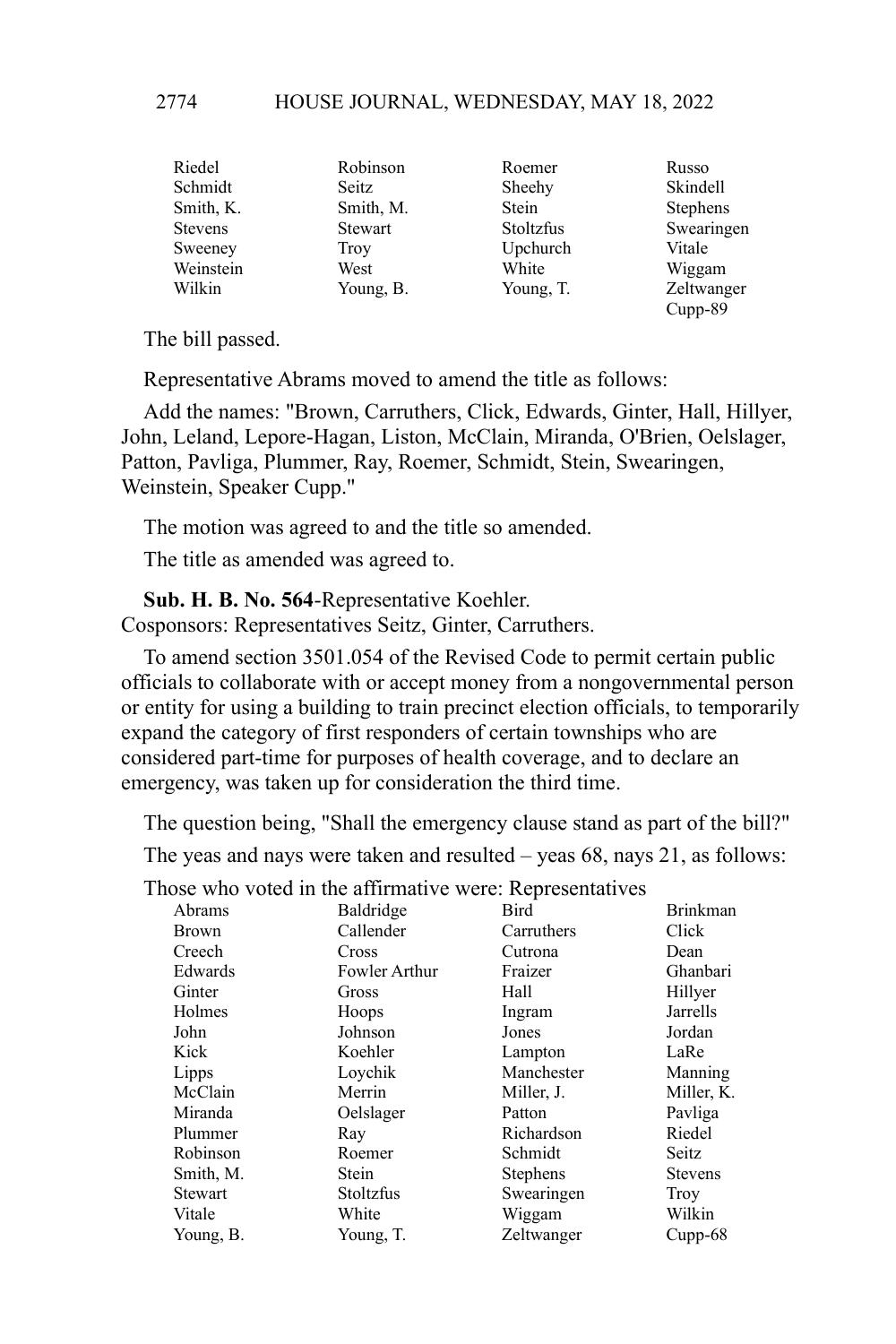|           | I nose who voted in the negative were. Representatives |              |              |
|-----------|--------------------------------------------------------|--------------|--------------|
| Addison   | Blackshear                                             | <b>Boggs</b> | <b>Brent</b> |
| Davis     | Ferguson                                               | Hicks-Hudson | Humphrey     |
| Leland    | Lepore-Hagan                                           | Liston       | O'Brien      |
| Powell    | Russo                                                  | Sheehy       | Skindell     |
| Smith, K. | Sweeney                                                | Upchurch     | Weinstein    |
|           |                                                        |              | West-21      |

Those who voted in the negative were: Representatives

Having received the required constitutional majority, the emergency clause stood as part of the bill.

The question being, "Shall the bill pass as an emergency measure?"

The yeas and nays were taken and resulted – yeas 70, nays 19, as follows:

Those who voted in the affirmative were: Representatives Abrams Baldridge Bird Brinkman

| Abrams                                                | Baldridge      | Bird           | Brinkman     |
|-------------------------------------------------------|----------------|----------------|--------------|
| <b>Brown</b>                                          | Callender      | Carruthers     | Click        |
| Creech                                                | Cross          | Cutrona        | Dean         |
| Edwards                                               | Ferguson       | Fowler Arthur  | Fraizer      |
| Ghanbari                                              | Ginter         | Gross          | Hall         |
| Hicks-Hudson                                          | Hillyer        | Holmes         | Hoops        |
| Ingram                                                | Jarrells       | John           | Johnson      |
| Jones                                                 | Jordan         | Kick           | Koehler      |
| Lampton                                               | LaRe           | Lipps          | Loychik      |
| Manchester                                            | Manning        | McClain        | Merrin       |
| Miller, J.                                            | Miller, K.     | Miranda        | Patton       |
| Pavliga                                               | Plummer        | Powell         | Ray          |
| Richardson                                            | Riedel         | Robinson       | Roemer       |
| Schmidt                                               | Seitz          | Smith, M.      | Stein        |
| <b>Stephens</b>                                       | <b>Stevens</b> | <b>Stewart</b> | Stoltzfus    |
| Swearingen                                            | Troy           | Vitale         | White        |
| Wiggam                                                | Wilkin         | Young, B.      | Young, T.    |
| Zeltwanger                                            |                |                | $Cupp-70$    |
| Those who voted in the negative were: Representatives |                |                |              |
| Addison                                               | Blackshear     | <b>Boggs</b>   | <b>Brent</b> |
| Davis                                                 | Humphrey       | Leland         | Lepore-Hagan |
| Liston                                                | O'Brien        | Oelslager      | Russo        |
| Sheehy                                                | Skindell       | Smith, K.      | Sweeney      |
| Upchurch                                              | Weinstein      |                | West-19      |

Having received the required constitutional majority, the bill passed as an emergency measure.

Representative Koehler moved to amend the title as follows:

Add the names: "Abrams, Creech, Fraizer, Gross, Hall, Holmes, Jones, Kick, Miller, J., Miller, K., Stein, Wiggam."

The motion was agreed to and the title so amended.

The title as amended was agreed to.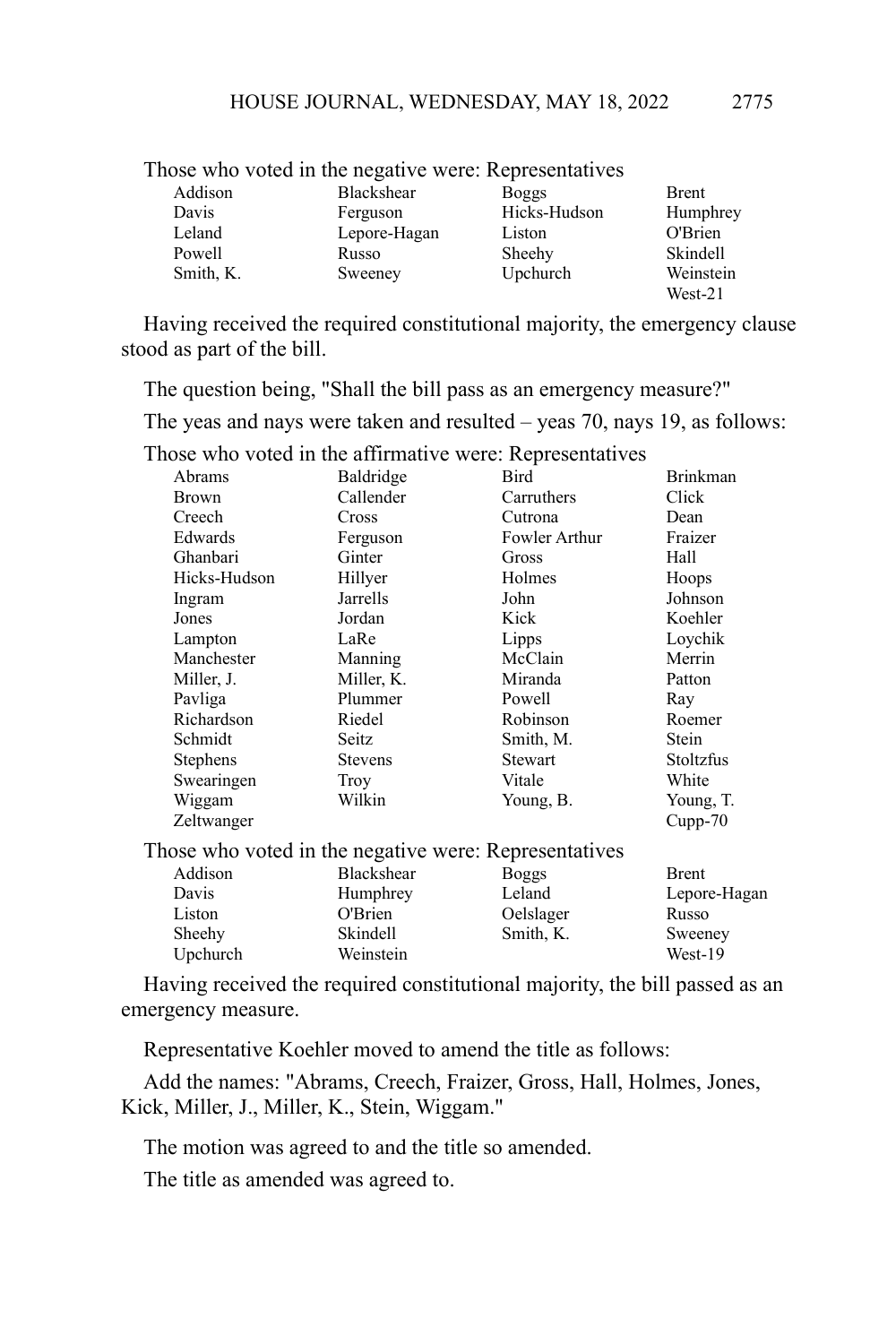#### **Am. H. B. No. 567**-Representatives Stewart, Brown.

Cosponsors: Representatives Smith, K., Miller, A., Humphrey, Young, T., LaRe, Lanese, Carfagna, Koehler, Fraizer, Crossman, Manning, Hillyer, Hall, Galonski, Kick, Leland, Merrin, Skindell, White.

To amend section 2303.12 of the Revised Code to generally require the clerk of the court of common pleas to make available the court's general docket, including documents on each civil case file, on the clerk of court's web site, was taken up for consideration the third time.

The question being, "Shall the bill pass?"

The yeas and nays were taken and resulted – yeas 84, nays 1, as follows:

Those who voted in the affirmative were: Representatives

| Abrams    | Baldridge     | Bird            | Blackshear     |
|-----------|---------------|-----------------|----------------|
| Boggs     | Brent         | <b>Brinkman</b> | <b>Brown</b>   |
| Callender | Carruthers    | Click           | Creech         |
| Cross     | Davis         | Dean            | Edwards        |
| Ferguson  | Fowler Arthur | Fraizer         | Ghanbari       |
| Ginter    | Gross         | Hall            | Hicks-Hudson   |
| Hillyer   | Holmes        | Hoops           | Humphrey       |
| Ingram    | Jarrells      | John            | Johnson        |
| Jordan    | Kick          | Koehler         | Lampton        |
| LaRe      | Leland        | Lepore-Hagan    | Lipps          |
| Liston    | Loychik       | Manning         | McClain        |
| Merrin    | Miller, J.    | Miller, K.      | Miranda        |
| O'Brien   | Oelslager     | Patton          | Pavliga        |
| Plummer   | Powell        | Richardson      | Riedel         |
| Robinson  | Roemer        | Russo           | Schmidt        |
| Seitz     | Sheehy        | Skindell        | Smith, K.      |
| Smith, M. | Stein         | <b>Stephens</b> | <b>Stevens</b> |
| Stewart   | Stoltzfus     | Swearingen      | Sweeney        |
| Troy      | Upchurch      | Vitale          | Weinstein      |
| West      | White         | Wiggam          | Wilkin         |
| Young, B. | Young, T.     | Zeltwanger      | $Cupp-84$      |

Representative Jones voted in the negative-1.

The bill passed.

Representative Stewart moved to amend the title as follows:

Add the names: "Brent, Hicks-Hudson, Jarrells, Lepore-Hagan, O'Brien, Patton, Pavliga, Russo, Sheehy, Wiggam."

The motion was agreed to and the title so amended.

The title as amended was agreed to.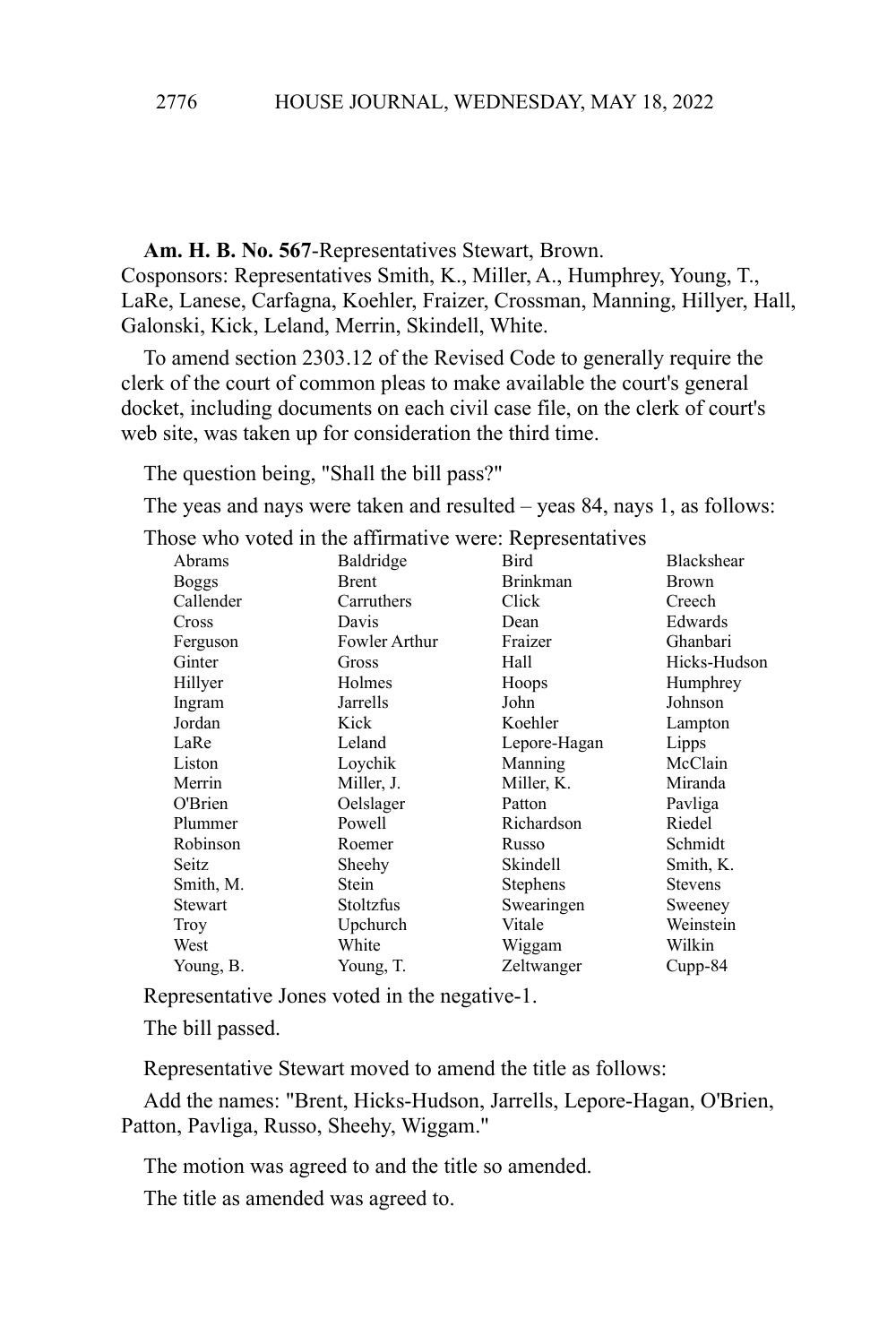# **Sub. H. J. R. No. 2**-Representatives LaRe, Swearingen.

Proposing to amend Section 9 of Article I of the Constitution of the State of Ohio to eliminate the requirement that the amount and conditions of bail be established pursuant to Section 5(b) of Article IV of the Constitution of the State of Ohio, and instead allow the courts to use factors such as public safety, including the seriousness of the offense, and a person's criminal record, the likelihood a person will return to court, and any other factor the General Assembly may prescribe, was taken up for consideration the third time.

The question being, "Shall the joint resolution be adopted?"

Representative Ginter moved that **Sub. H. J. R. No. 2-**Representatives LaRe, Swearingen, be informally passed and retain its place on the calendar.

The motion was agreed to without objection.

**H. B. No. 607**-Representatives LaRe, Swearingen.

To amend section 2937.23 of the Revised Code to add public safety as a factor in setting bail, was taken up for consideration the third time.

The question being, "Shall the bill pass?"

Representative Ginter moved that **H. B. No. 607-**Representatives LaRe, Swearingen, be informally passed and retain its place on the calendar.

The motion was agreed to without objection.

**H. C. R. No. 28**-Representative Stewart.

Cosponsors: Representatives Bird, Carfagna, Fraizer, Hall, John, Riedel, Schmidt.

To urge the National Collegiate Athletics Association to restore the vacated wins and records from the 2010 football season of the Ohio State University, was taken up for consideration the third time.

Representative Stewart moved to amend the title as follows:

Add the names: "Boggs, Cross, Hoops, Humphrey, Lampton, Leland, Liston, Merrin, O'Brien, Russo, Stevens, West, Young, T."

Remove the name: Schmidt

The motion was agreed to and the title so amended.

The title as amended was agreed to.

The question being, "Shall the concurrent resolution be adopted?"

The yeas and nays were taken and resulted – yeas 51, nays 31, as follows: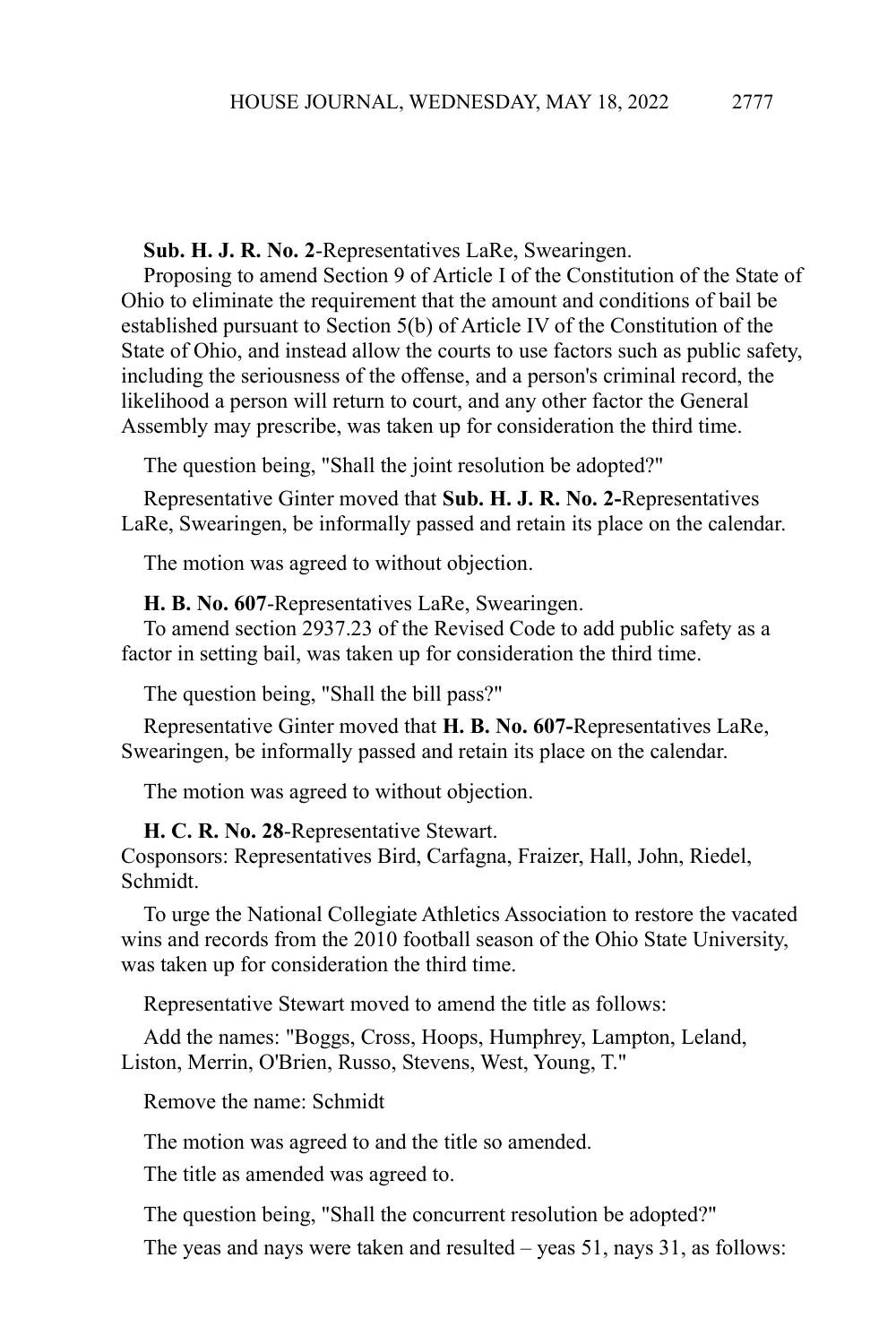|              | I hose who voted in the affirmative were: Representatives |                 |                |
|--------------|-----------------------------------------------------------|-----------------|----------------|
| Addison      | Baldridge                                                 | Bird            | Blackshear     |
| <b>Boggs</b> | Brent                                                     | Brown           | Creech         |
| Cross        | Cutrona                                                   | Edwards         | Fraizer        |
| Ginter       | Hall                                                      | Hillyer         | Hoops          |
| Humphrey     | Ingram                                                    | Jarrells        | John           |
| Johnson      | Jones                                                     | Koehler         | Lampton        |
| Leland       | Lipps                                                     | Liston          | Manchester     |
| Manning      | Merrin                                                    | Miller, J.      | Miranda        |
| O'Brien      | Oelslager                                                 | Patton          | Plummer        |
| Riedel       | Robinson                                                  | Roemer          | Russo          |
| Seitz        | Sheehy                                                    | <b>Stephens</b> | <b>Stevens</b> |
| Stewart      | Stoltzfus                                                 | Sweeney         | Weinstein      |
| West         | Wiggam                                                    |                 | Young, $T.-51$ |
|              | Those who voted in the negative were: Representatives     |                 |                |
| Abrams       | <b>Brinkman</b>                                           | Callender       | Carruthers     |
| Davis        | Dean                                                      | Fowler Arthur   | Ghanbari       |
| Gross        | Hicks-Hudson                                              | Holmes          | Kick           |
| Lepore-Hagan | Loychik                                                   | McClain         | Miller, K.     |
| Pavliga      | Powell                                                    | Ray             | Schmidt        |
| Skindell     | Smith, K.                                                 | Smith, M.       | Stein          |
| Troy         | Upchurch                                                  | Vitale          | White          |
| Wilkin       | Young, B.                                                 |                 | Zeltwanger-31  |
|              |                                                           |                 |                |

Those who voted in the affirmative were: Representatives

The concurrent resolution was adopted.

**Am. S. B. No. 236**-Senators Wilson, Lang.

Cosponsors: Senators Reineke, Cirino, Brenner, Blessing, Hackett, Hottinger, Johnson, McColley, Peterson, Romanchuk, Rulli, Schaffer, Thomas, Yuko.

To amend sections 1345.81 and 3901.41 of the Revised Code to enable insurers using an online platform to automatically enroll purchasers in digital communications and to modify a requirement regarding the use of salvage motor vehicle parts in repairs, was taken up for consideration the third time.

The question being, "Shall the bill pass?"

The yeas and nays were taken and resulted – yeas 85, nays 0, as follows:

| Bird            |
|-----------------|
|                 |
| <b>Brinkman</b> |
| Creech          |
| Dean            |
| Ghanbari        |
| Hicks-Hudson    |
| Humphrey        |
| Jones           |
| Lampton         |
| Lipps           |
| Manning         |
| Miller, K.      |
| Patton          |
| Ray             |
|                 |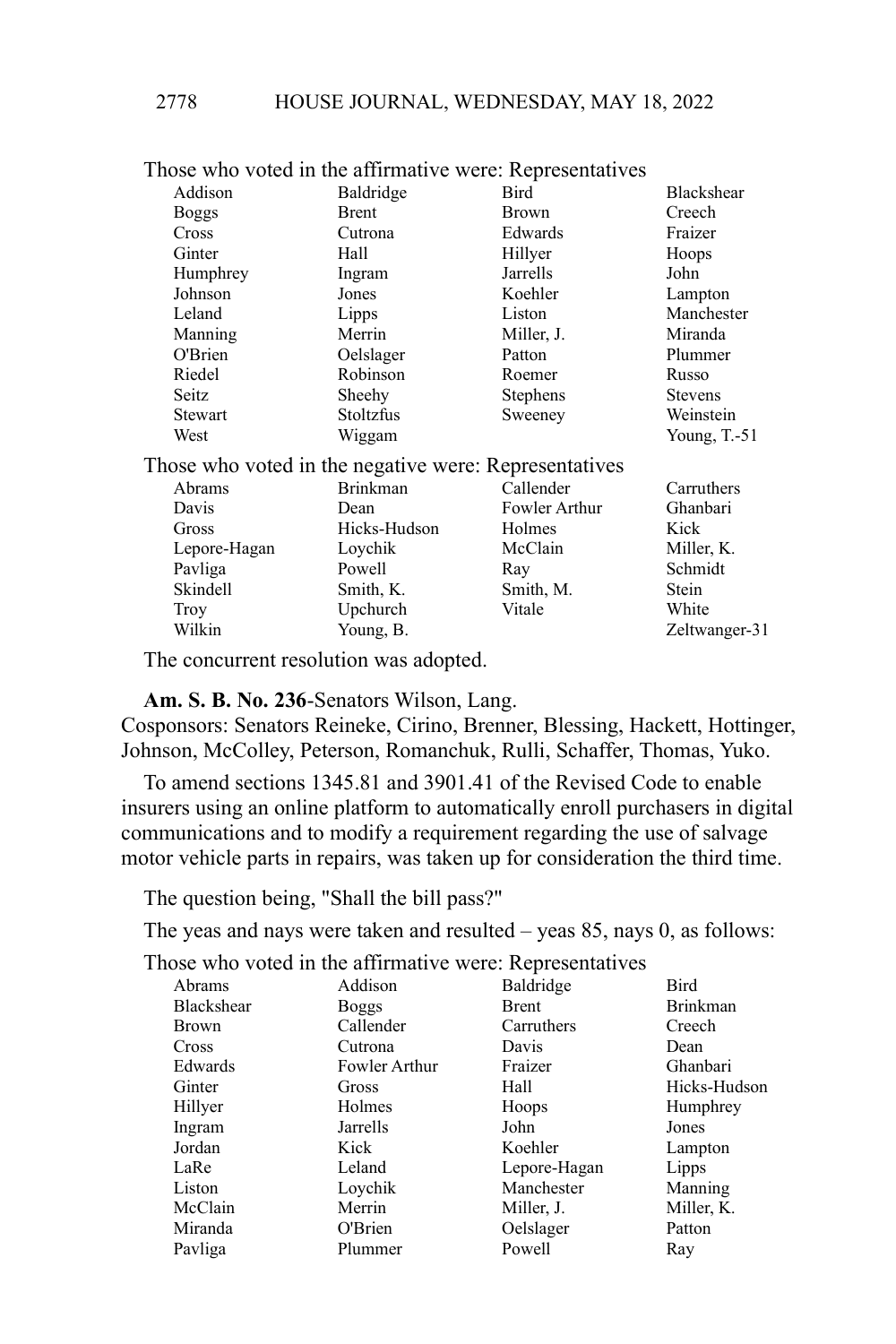| Richardson      | Riedel         | Robinson  | Roemer       |
|-----------------|----------------|-----------|--------------|
| Russo           | Schmidt        | Seitz     | Sheehy       |
| Skindell        | Smith, K.      | Smith, M. | <b>Stein</b> |
| <b>Stephens</b> | <b>Stevens</b> | Stoltzfus | Swearingen   |
| Sweeney         | Troy           | Upchurch  | Vitale       |
| Weinstein       | West           | White     | Wiggam       |
| Wilkin          | Young, B.      | Young, T. | Zeltwanger   |
|                 |                |           | $Cupp-85$    |

The bill passed.

Representative Fraizer moved to amend the title as follows:

Add the names: "Hicks-Hudson, Lampton, Lepore-Hagan, Miller, J., Miranda, Seitz, West."

The motion was agreed to and the title so amended.

The title as amended was agreed to.

Message from the Senate

Mr. Speaker:

I am directed to inform the House of Representatives that the Senate has concurred in the passage of the following bill:

#### **Sub. H. B. No. 338** - Representative Hoops

Cosponsors: Representatives Baldridge, Brent, Brown, Cross, Crossman, Ghanbari, Hicks-Hudson, Leland, Miller, A., Miller, J., O'Brien, Plummer, Russo, Sheehy, Sobecki, Upchurch, West Senators Hoagland, Kunze, Antonio, Cirino, Craig, Hottinger, Johnson, Manning, Reineke, Rulli, Schuring, Thomas, Yuko

To amend sections 306.37, 4501.025, 4501.13, 4506.06, 4506.09, 4507.112, 4507.24,4508.08, and 5517.011 and to enact sections 306.354 and 5501.441 of the Revised Code and to amend Section 223.15 of S.B. 310 of the 133rd General Assembly as subsequently amended to make changes to the laws related to the Bureau of Motor Vehicles, regional transit authorities, toll violations between states, the financial contracting authority of the Director of Transportation for purposes of the Brent Spence Bridge Project, and to make an appropriation.

As a substitute bill, in which the concurrence of the House is requested.

Attest: Vincent L. Keeran, Clerk.

Representative Ginter moved that the Senate amendments to **Sub. H. B. No. 338-**Representative Hoops, et. al., be taken up for immediate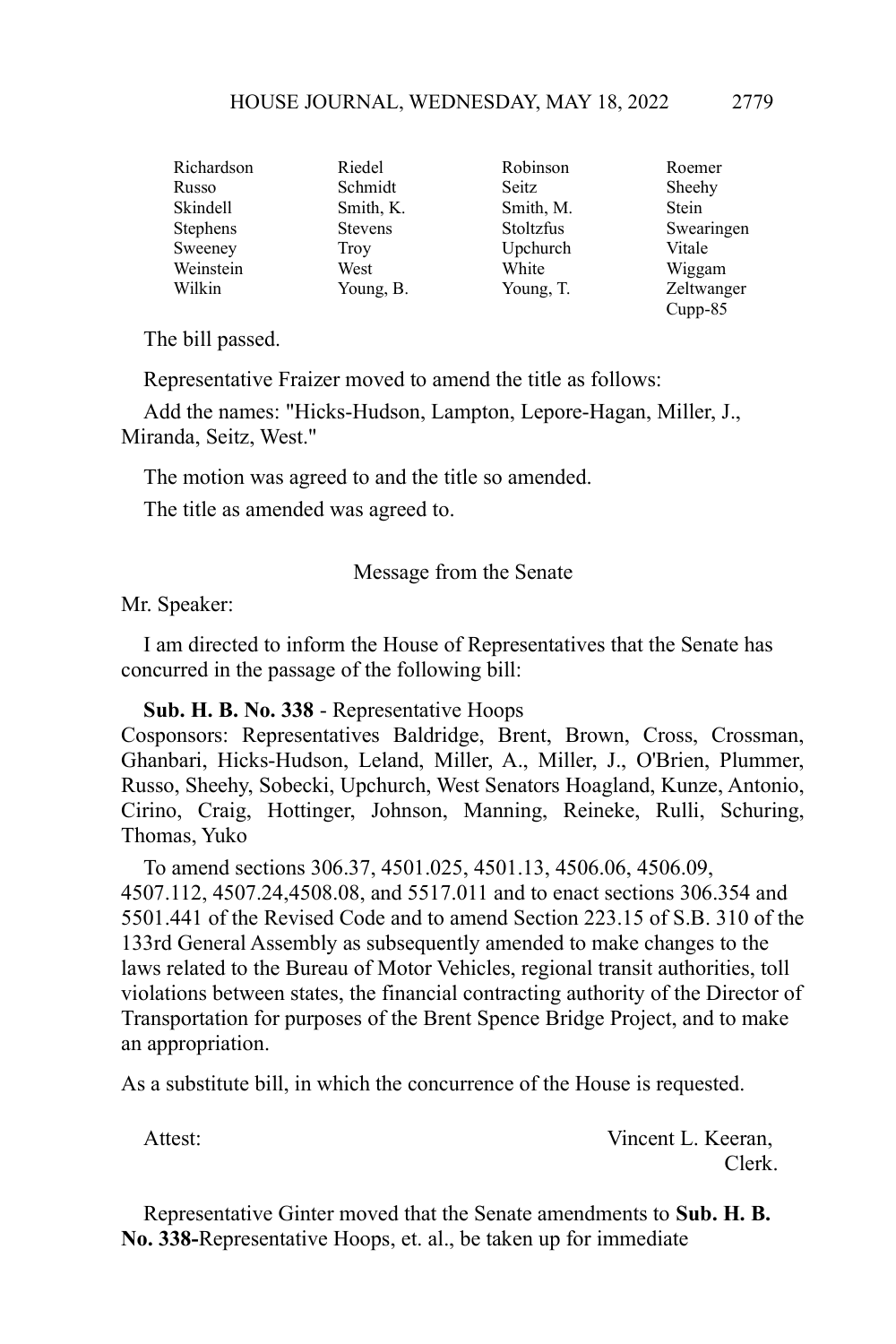consideration.

The motion was agreed to without objection.

The Senate amendments to **Sub. H. B. No. 338**-Representative Hoops, et. al., were taken up for consideration.

**Sub. H. B. No. 338 -** Representative Hoops.

Cosponsors: Representatives Baldridge, Brent, Brown, Cross, Crossman, Ghanbari, Hicks-Hudson, Leland, Miller, A., Miller, J., O'Brien, Plummer, Russo, Sheehy, Sobecki, Upchurch, West Senators Hoagland, Kunze, Antonio, Cirino, Craig, Hottinger, Johnson, Manning, Reineke, Rulli, Schuring, Thomas, Yuko.

To amend sections 306.37, 4501.025, 4501.13, 4506.06, 4506.09, 4507.112, 4507.24,4508.08, and 5517.011 and to enact sections 306.354 and 5501.441 of the Revised Code and to amend Section 223.15 of S.B. 310 of the 133rd General Assembly as subsequently amended to make changes to the laws related to the Bureau of Motor Vehicles, regional transit authorities, toll violations between states, the financial contracting authority of the Director of Transportation for purposes of the Brent Spence Bridge Project, and to make an appropriation.

The question being, "Shall the Senate amendments be concurred in?"

The yeas and nays were taken and resulted – yeas 76, nays 11, as follows:

Those who voted in the affirmative were: Representatives

|        | Abrams                                                | Addison      | Baldridge    | Bird           |
|--------|-------------------------------------------------------|--------------|--------------|----------------|
|        | Blackshear                                            | <b>Boggs</b> | <b>Brent</b> | Brown          |
|        | Callender                                             | Carruthers   | Click        | Creech         |
|        | Cross                                                 | Cutrona      | Davis        | Edwards        |
|        | Fowler Arthur                                         | Fraizer      | Ghanbari     | Ginter         |
|        | Hall                                                  | Hicks-Hudson | Hillyer      | Holmes         |
|        | Hoops                                                 | Humphrey     | Ingram       | Jarrells       |
|        | John                                                  | Jones        | Kick         | Koehler        |
|        | Lampton                                               | LaRe         | Leland       | Lepore-Hagan   |
|        | Lipps                                                 | Liston       | Loychik      | Manchester     |
|        | Manning                                               | McClain      | Miller, J.   | Miller, K.     |
|        | Miranda                                               | O'Brien      | Oelslager    | Patton         |
|        | Pavliga                                               | Plummer      | Ray          | Richardson     |
|        | Riedel                                                | Roemer       | Russo        | Schmidt        |
|        | Seitz                                                 | Sheehy       | Skindell     | Smith, K.      |
|        | Smith, M.                                             | Stein        | Stephens     | <b>Stevens</b> |
|        | Stewart                                               | Swearingen   | Sweeney      | Troy           |
|        | Upchurch                                              | Weinstein    | West         | White          |
|        | Wilkin                                                | Young, B.    | Young, T.    | $Cupp-76$      |
|        | Those who voted in the negative were: Representatives |              |              |                |
|        | <b>Brinkman</b>                                       | Dean         | Ferguson     | Gross          |
|        | Jordan                                                | Merrin       | Powell       | Stoltzfus      |
|        | Vitale                                                | Wiggam       |              | Zeltwanger-11  |
| $\sim$ | $\sim$                                                |              |              |                |

The Senate amendments were concurred in.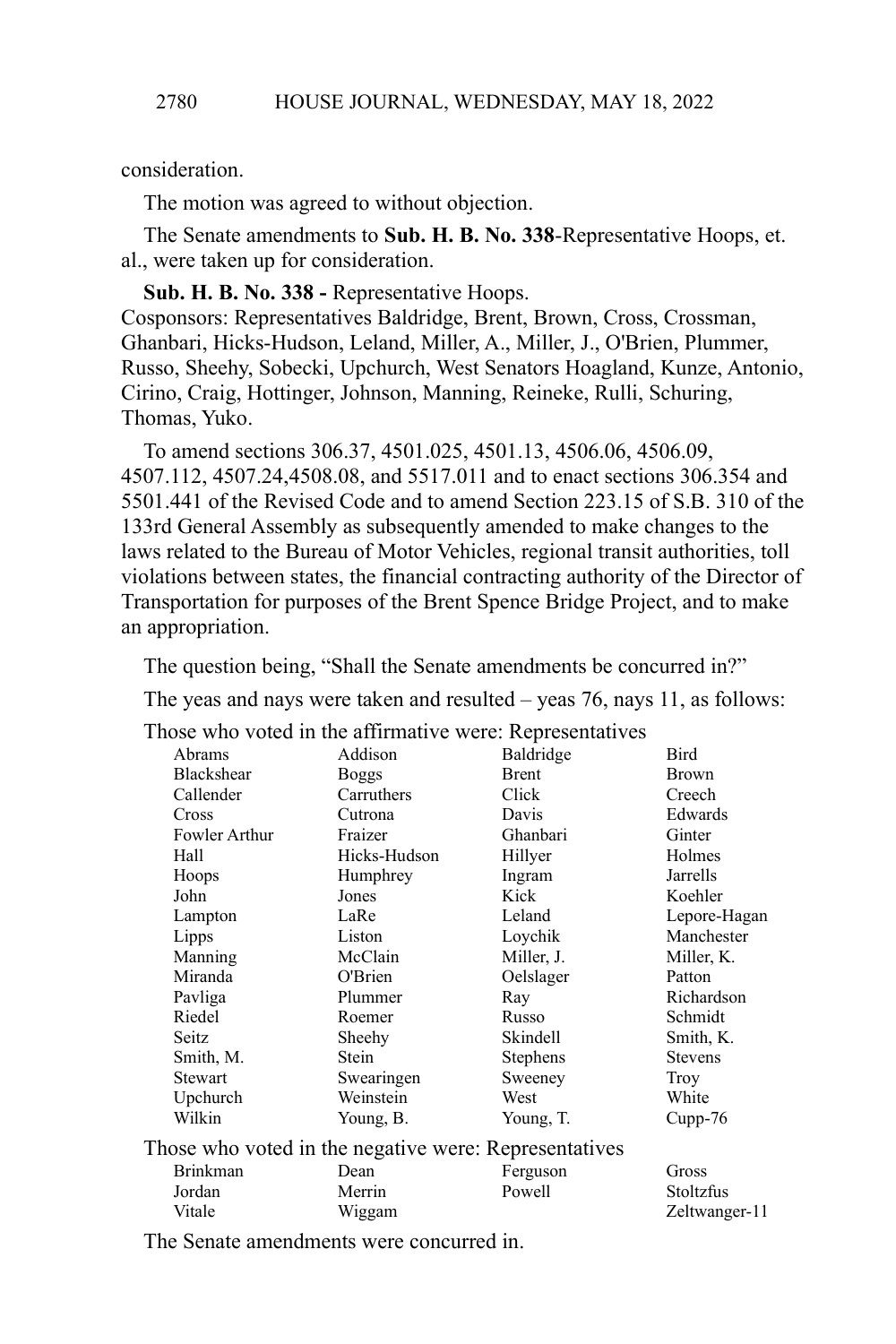#### **MESSAGE FROM THE SPEAKER**

Pursuant to House Rules 13, 28, and 30, the Speaker hereby makes the following changes to the House standing committee on Civil Justice:

Remove Representatives Miller, J. and Jarrells; appoint Representatives Brown and Galonski.

#### **MESSAGE FROM THE SPEAKER**

Pursuant to Section 3109.15 of the Ohio Revised Code, and the vacancy created by the resignation of Former Rep. Boyd from the Ohio House of Representatives, the Speaker of the House hereby appoints the following member to the Children's Trust Fund Board:

Appoint Representative Smith, M.

# **MESSAGE FROM THE SPEAKER**

Pursuant to House Rules 13, 28, and 30, the Speaker hereby appoints the following member to the House standing committee on Rules and Reference:

Appoint Representative John.

#### **MESSAGE FROM THE SPEAKER**

Pursuant to House Rules 13, 28, and 30, the Speaker hereby appoints the following member to the House standing committee on Health:

Appoint Representative Stevens.

#### **MESSAGE FROM THE SPEAKER**

Pursuant to House Rules 13, 28, and 30, the Speaker hereby makes the following changes to the House standing committee on State and Local Government:

Remove Representative Wilkin; appoint Representative Stevens.

#### **MESSAGE FROM THE SPEAKER**

Pursuant to House Rule 30, the Speaker hereby makes the following change to the House standing committee on Criminal Justice:

Designate Representative White as Vice-Chair.